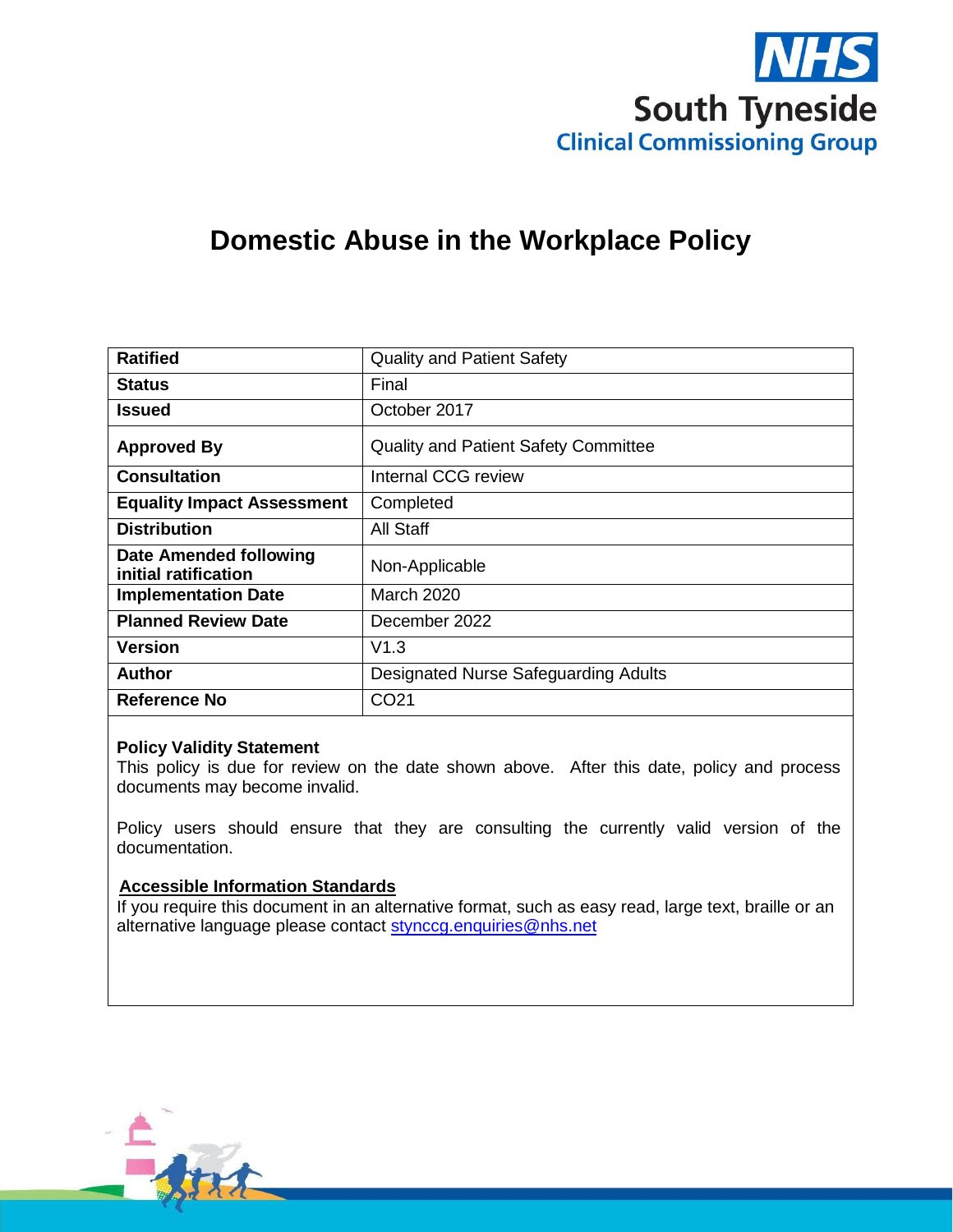# **Version Control**

| <b>Version</b> | <b>Release Date</b> | Author                                                | <b>Update comments</b>                                       |
|----------------|---------------------|-------------------------------------------------------|--------------------------------------------------------------|
| V <sub>1</sub> | August 2015         | Head of<br>Safeguarding, South<br>Tyneside CCG.       | Non-Applicable<br><b>New Policy</b>                          |
| V1.1           | October 2017        | Head of<br>Safeguarding, South<br><b>Tyneside CCG</b> | Review of policy in<br>line with natural<br>expiration date. |
| V1.2           | <b>March 2020</b>   | Head of<br>Safeguarding, South<br><b>Tyneside CCG</b> | <b>Extension Request</b>                                     |
| V1.3           | April 2021          | <b>Designated Nurse</b><br>Safeguarding Adults        | Extended for 12<br>months in light of<br>COVID <sub>19</sub> |

# **Approval**

| Role     | <b>Name</b>                                    | Date                 |
|----------|------------------------------------------------|----------------------|
| Approval | <b>Quality and Patient Safety</b><br>Committee | 19 August 2015 (1)   |
| Approval | <b>Quality and Patient Safety</b><br>Committee | 4 October 2017 (1.1) |
| Approval | <b>Quality and Patient Safety</b><br>Committee | July 2020 (1.2)      |
| Approval | <b>Virtual Executive Committee</b>             | April 2021 (1.3)     |

# **Review**

This document will be reviewed two years from its issue date, unless otherwise stated.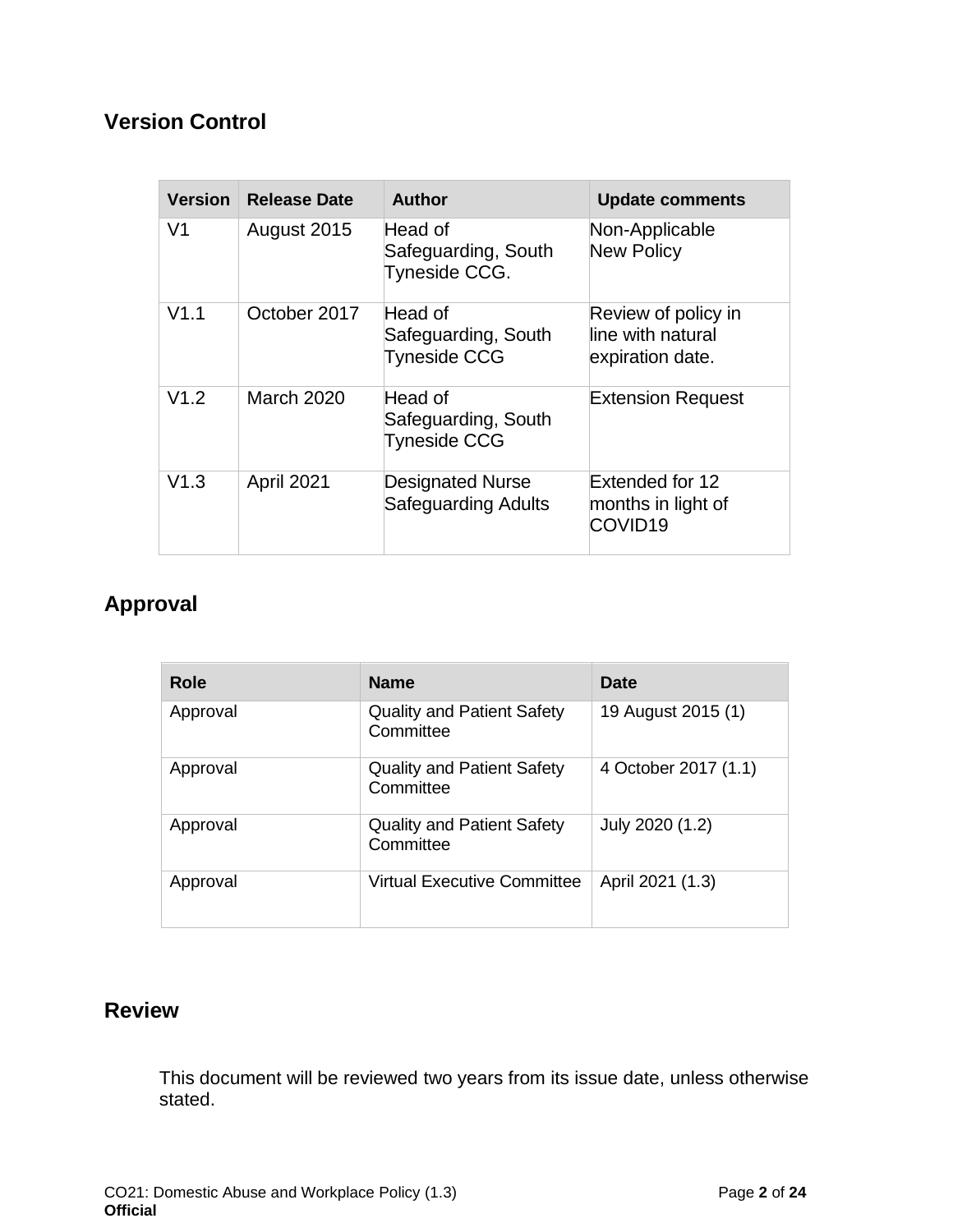# **Table of Contents**

| 2. |                                                                        |  |
|----|------------------------------------------------------------------------|--|
| 3. |                                                                        |  |
| 4. |                                                                        |  |
| 5. |                                                                        |  |
| 6. |                                                                        |  |
| 7. |                                                                        |  |
| 8. |                                                                        |  |
| 9. |                                                                        |  |
|    |                                                                        |  |
|    |                                                                        |  |
|    | Appendix 3 Asking difficult questions - guidance for line managers  19 |  |
|    |                                                                        |  |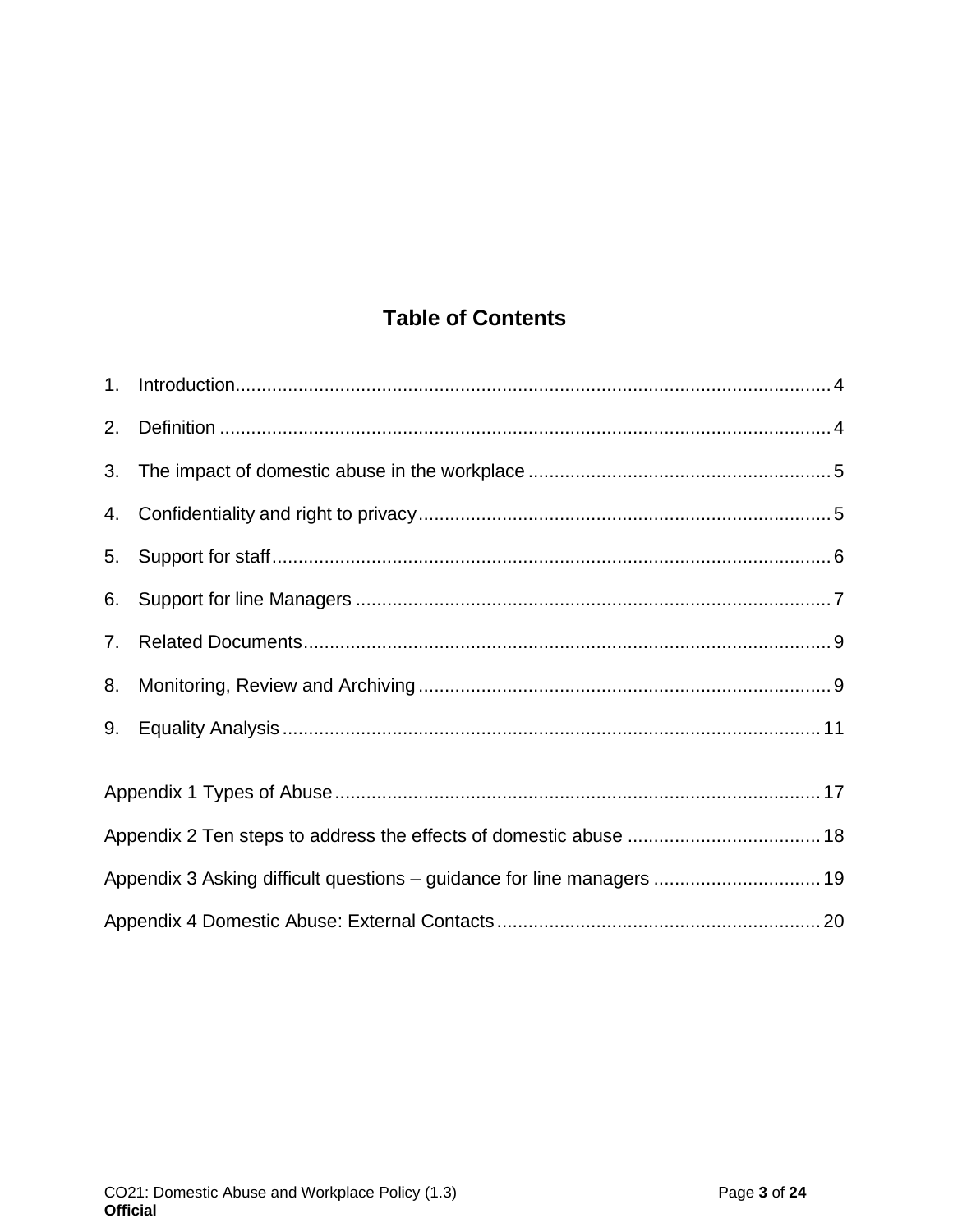# <span id="page-3-0"></span>**1. Introduction**

South Tyneside Clinical Commissioning Group has a responsibility to provide all staff with a safe and effective working environment. For some staff, the workplace is a safe haven and the only place that offers routes to safety.

South Tyneside Clinical Commissioning Group acknowledges that domestic abuse is a significant problem which has a devastating impact on victims and their families. This procedure represents a commitment to take all reasonable steps possible to combat the reality and impact of domestic abuse on those being abused and to challenge the behaviour of perpetrators.

This policy ensures that both victims and perpetrators of domestic abuse are aware of the support that is available within the organisation. It also provides guidance to line managers when supporting staff who are affected by domestic abuse.

It is important to note that domestic abuse is not condoned under any circumstance and all staff must adhere to the available standards of professional behaviour.

# <span id="page-3-1"></span>**2. Definition**

Domestic abuse is defined by the Home Office as *"Any incident of controlling, coercive or threatening behaviour, violence or abuse (psychological, physical, sexual, financial or emotional) between adults, aged 16 and over, who are or have been intimate partners or are family members, regardless of gender and sexuality."*

This definition includes honour-based violence, forced marriage and female genital mutilation.

The impact of domestic abuse can range from loss of esteem to loss of life. **See Appendix 1** - Types of domestic abuse

Domestic abuse happens in all communities, regardless of gender, age, disability, gender reassignment, race, religion or belief, sexual orientation, marriage or civil partnership and pregnancy or maternity. When dealing with domestic abuse it is important to recognise differences between all protected characteristics. It follows that different approaches and resources are needed when addressing domestic abuse with different groups.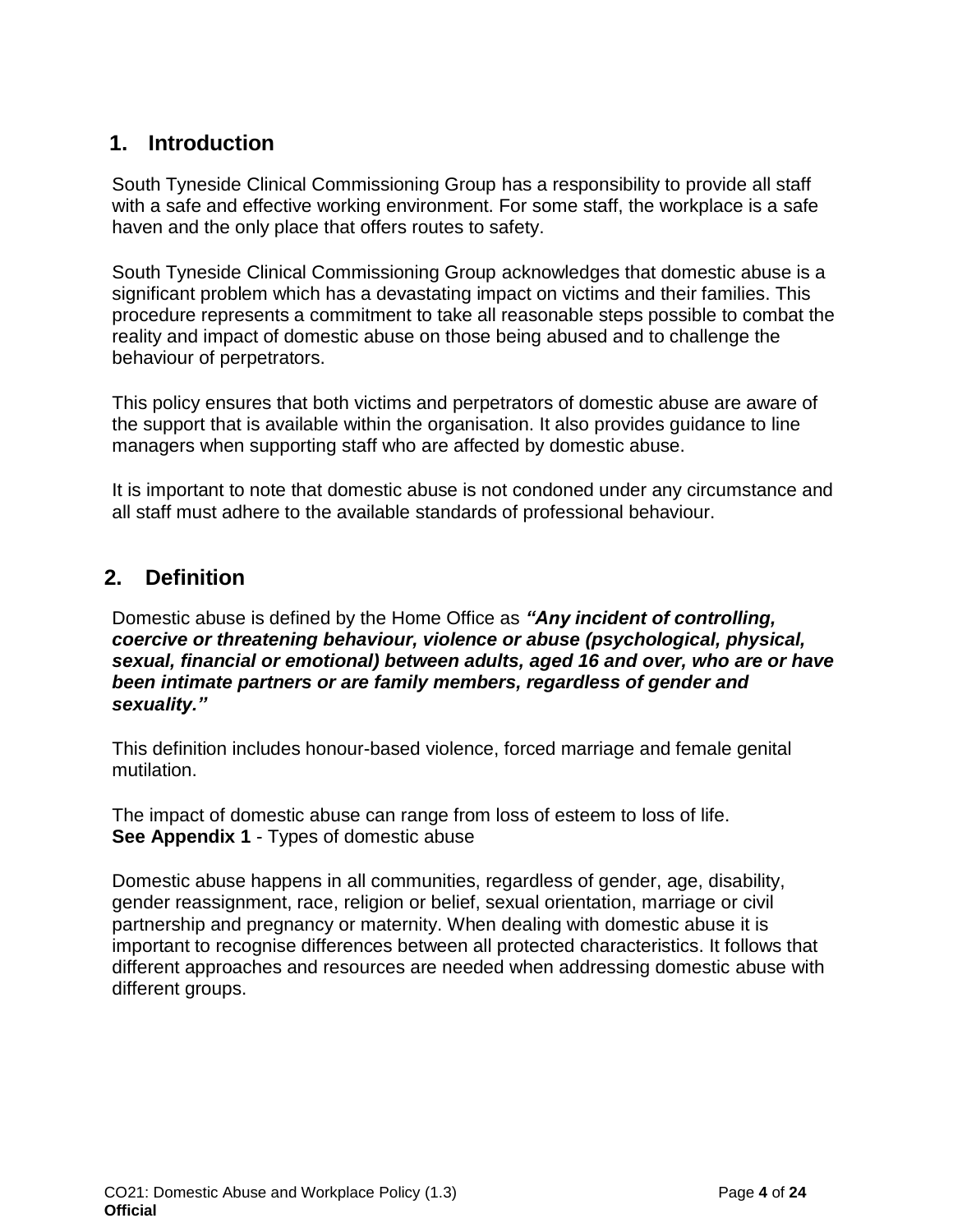# <span id="page-4-0"></span>**3. The impact of domestic abuse in the workplace**

It should be noted that there may be incidents which occur in the workplace or specifically affect the work of a member of staff.

Possible signs of domestic abuse include:

- changes in behaviour including uncharacteristic depression, anxiety, distraction or problems with concentration
- changes in the quality of work for no apparent reason
- arriving late or leaving early
- poor attendance or high absenteeism without an explanation
- needing regular time off for appointments
- inappropriate or excessive clothing particularly if a significant change

# **3.1 The impact of domestic abuse on work colleagues**

Domestic abuse also affects people close to the victim and this can include work colleagues.

Some effects may include:

- being followed to or from work
- being subject to questioning about the victim's contact details or locations
- covering for other workers during absence from work
- trying to deal with the abuse and fear for their own safety
- being unaware of the abuse or not knowing how to help.

# **3.2 The impact of domestic abuse on the employer**

Some effects may include:

- Negative impact on performance and morale
- Staff turnover, as employees may have to leave work or move away to escape abuse.

South Tyneside Clinical Commissioning Group expects all staff to report their concerns if they suspect a colleague is experiencing or perpetrating abuse. A member of staff should speak to their line manager about their concerns in confidence. Alternatively a confidential reporting line is now available through Crime Stoppers 0800 555 111.This is a 24 hour hotline that allows any member of staff to report any concern they may have about a colleague or practices in the workplace .The hotline can be used anonymously.

# <span id="page-4-1"></span>**4. Confidentiality and right to privacy**

Staff who disclose that they are a victim of domestic abuse can be assured that the information they provide is confidential and will not be shared with other colleagues without their permission.

There are however, some circumstances in which confidentiality cannot be assured. This may occur when there are concerns regarding children, adults at risk or where the organisation is required to protect the safety of their staff. In these circumstances, the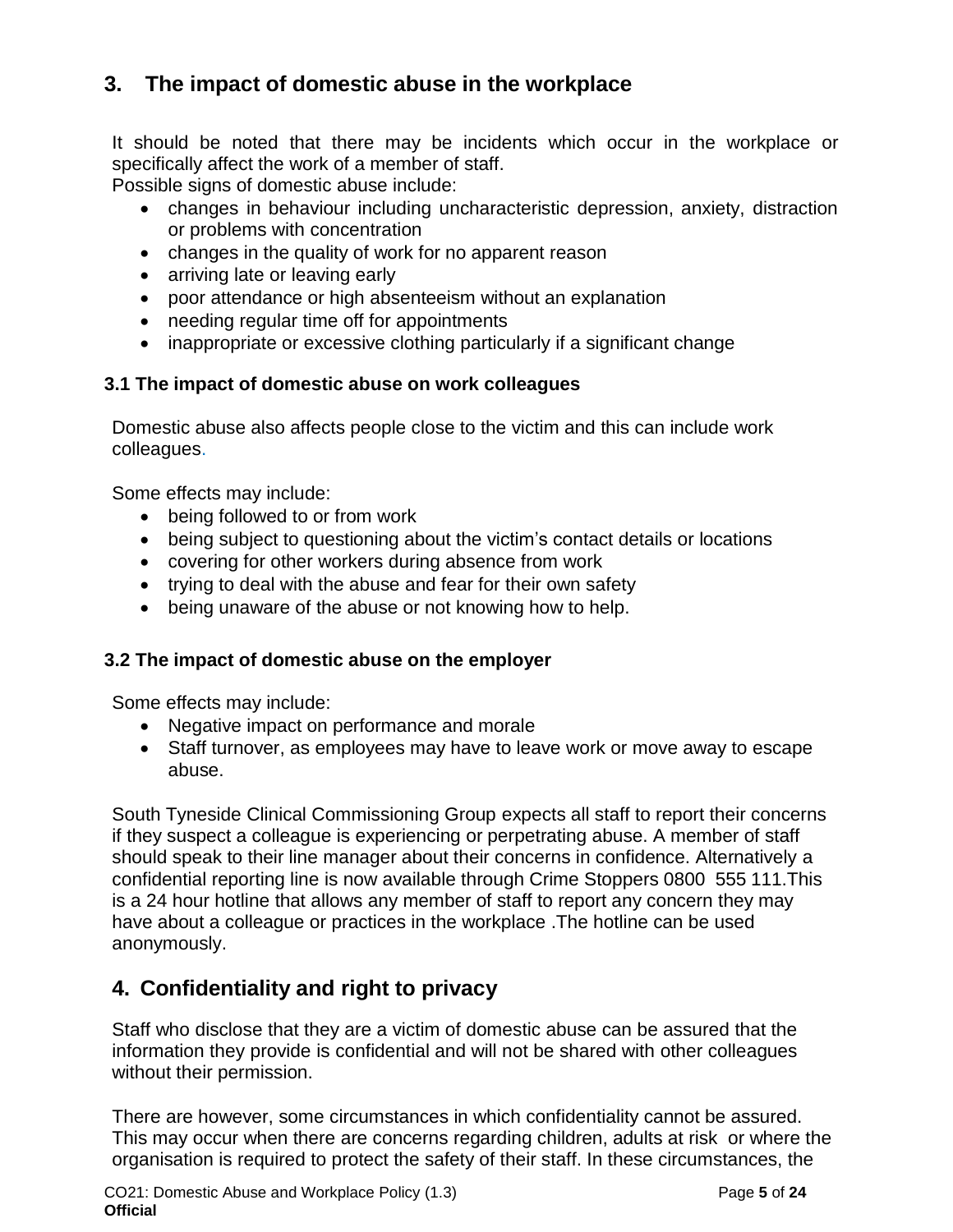member of staff will be informed as to the reasons why confidentiality cannot be maintained. As far as possible, information will only be shared on a need to know basis.

However confidentiality cannot be assured for staff who disclose that they are a perpetrator of domestic abuse.

# <span id="page-5-0"></span>**5. Support for staff**

There are a number of ways in which staff experiencing domestic abuse can be supported by the organisation:

- through offering practical support
- raising awareness generally of the issues and in particular amongst managers
- providing training opportunities to line managers
- signpost to an appropriate counselling service if appropriate
- taking a clear anti-abuse stance against perpetrators.

It is essential staff feel able to disclose this personal information and are encouraged to discuss this with their line manager. However if they feel unable to raise this with their line manager, support is available from second line managers, HR Advisors/ managers and any member of the Safeguarding and Quality Team.

*Within South Tyneside CCG confidential advice and support is available from:*

- The Safeguarding and Domestic Abuse Champions –
- Sharon Thompson -07917 559901

Designated Nurse Safeguarding Adults and/ or Vicky Cotter 07385 382817 Designated Nurse safeguarding Children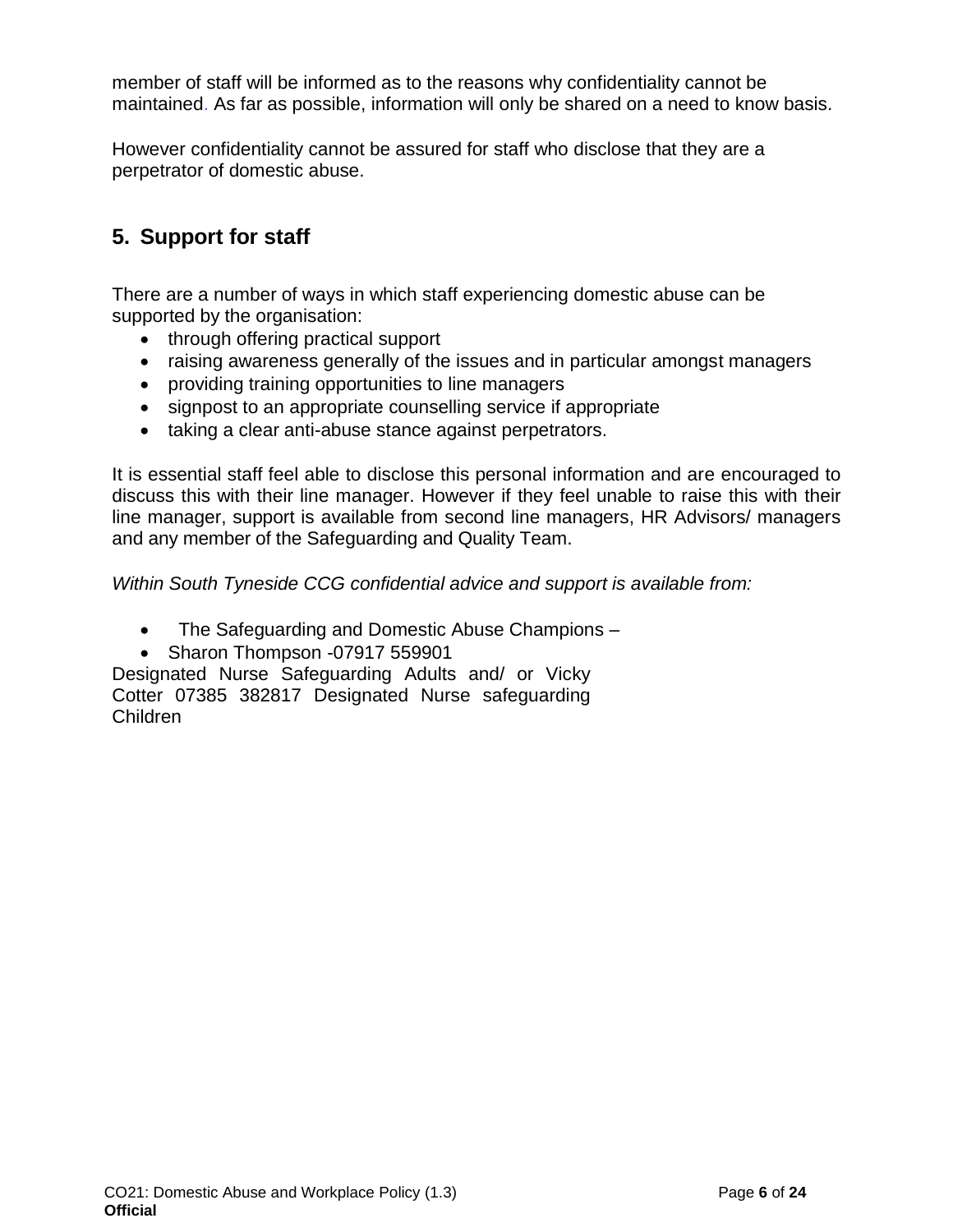# <span id="page-6-0"></span>**6. Support for line Managers**

## **6.1. Identifying domestic abuse**

Domestic abuse is unlikely to be disclosed easily by victims or perpetrators. There are a number of steps that can be taken to address the workplace effects of domestic abuse including how to recognise the problem, respond, provide support and refer to the appropriate help.

*See appendix 2* **-** Ten steps to address the effects of domestic abuse Below is guidance for line managers when facilitating a conversation with a member of staff about domestic abuse.

*See appendix 3* - Asking difficult questions – Guidance for line managers If line managers require further advice or assistance before speaking to a member of staff, further support is available from Human Resources (HR) Advisers/ managers or the Safeguarding Team.

## **6.1.2 Support available**

Line managers may consider offering a broad range of support to staff experiencing domestic abuse including:

- annual leave, flexi-time or lieu time for relevant appointments, including with support agencies, solicitors, to rearrange housing or childcare, and for court appointments.
- special leave provisions (e.g. compassionate leave or unpaid leave) where the officer or member of staff's annual leave entitlement has been exhausted.
- temporary or permanent changes to working times and patterns using existing procedures i.e. flexible working.
- changes to specific duties, for example to avoid potential contact with the perpetrator in a customer facing role.
- measures to ensure a safe working environment, for example blocking emails / screening telephone calls; alerting reception / security if the perpetrator is known to come to the workplace; and ensuring arrangements are in place for safely travelling to and from work.
- redeployment or relocation.
- with the member of staff's consent:
	- i. advise colleagues on a need-to-know basis and agree a response if the perpetrator contacts the workplace.
	- ii. provide a photograph of the perpetrator to line management, security staff and reception.
- review the security of personal information held, such as temporary or new address and bank details.

**The right of staff to make their own decision about the course of action at every stage will be respected. It is recognised that a member of staff may need some time to decide what to do and may try different options during this process**.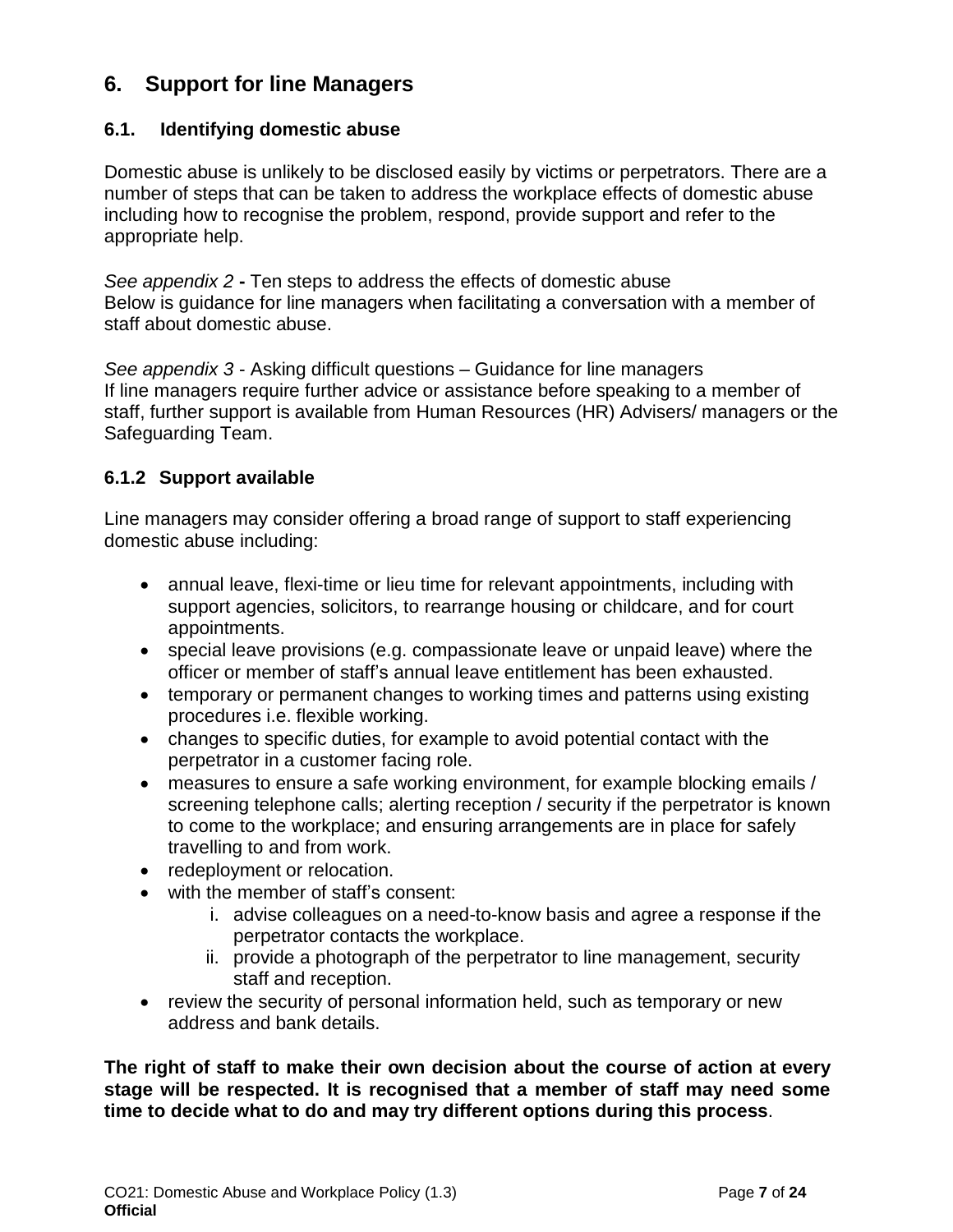# **6.2 Perpetrators**

Domestic abuse perpetrated by staff **will not** be condoned under any circumstance nor will it be treated as a purely private matter. Staff should be aware that domestic abuse is a serious matter which can lead to criminal convictions. Conduct outside of work may lead to disciplinary action being taken against a member of staff; as such conduct may undermine the confidence and trust the organisation has in them. However, South Tyneside CCG recognises that it has a role in encouraging and supporting perpetrators to address violent and abusive behaviour of all kinds.

If a member of staff discloses perpetrating domestic abuse, the police should be informed as well as the HR Adviser/ Manager so that the disciplinary or other internal procedures can be considered. However, the member of staff will be provided with information about the services and support available to them.

This procedure can be applicable in cases where a member of staff has:

- behaved in a way that has harmed or threatened their partner
- possibly committed a criminal offence against their partner
- had an allegation of domestic abuse made against them
- disclosed concerns about their behaviour within an intimate relationship.

South Tyneside Clinical Commissioning Group will ensure:

- allegations will be dealt with fairly and in way that provides support for the person who is the subject of the allegation or disclosure
- all staff will receive guidance and support
- investigations will be sufficiently independent.

The accused member of staff will be:

- treated fairly and honestly
- helped to understand the concerns expressed and processes involved
- kept informed of the progress and outcome of any investigation and the implications for any disciplinary process

# **6.3 Victims and perpetrators working for South Tyneside Clinical Commissioning Group**

In cases where both the victim and perpetrator of domestic abuse work for South Tyneside Clinical Commissioning Group appropriate action will be taken. In addition to considering disciplinary action against the perpetrator, action may need to be taken to ensure that the victim and perpetrator do not come into contact in the workplace.

Action may also need to be taken to minimise the potential for the perpetrator to use their position or work resources to find out details about the whereabouts of the victim. This may include a change of duties or withdrawing the perpetrators access to certain computer programs. Further advice can be sought from the HR Advisers/ Manager.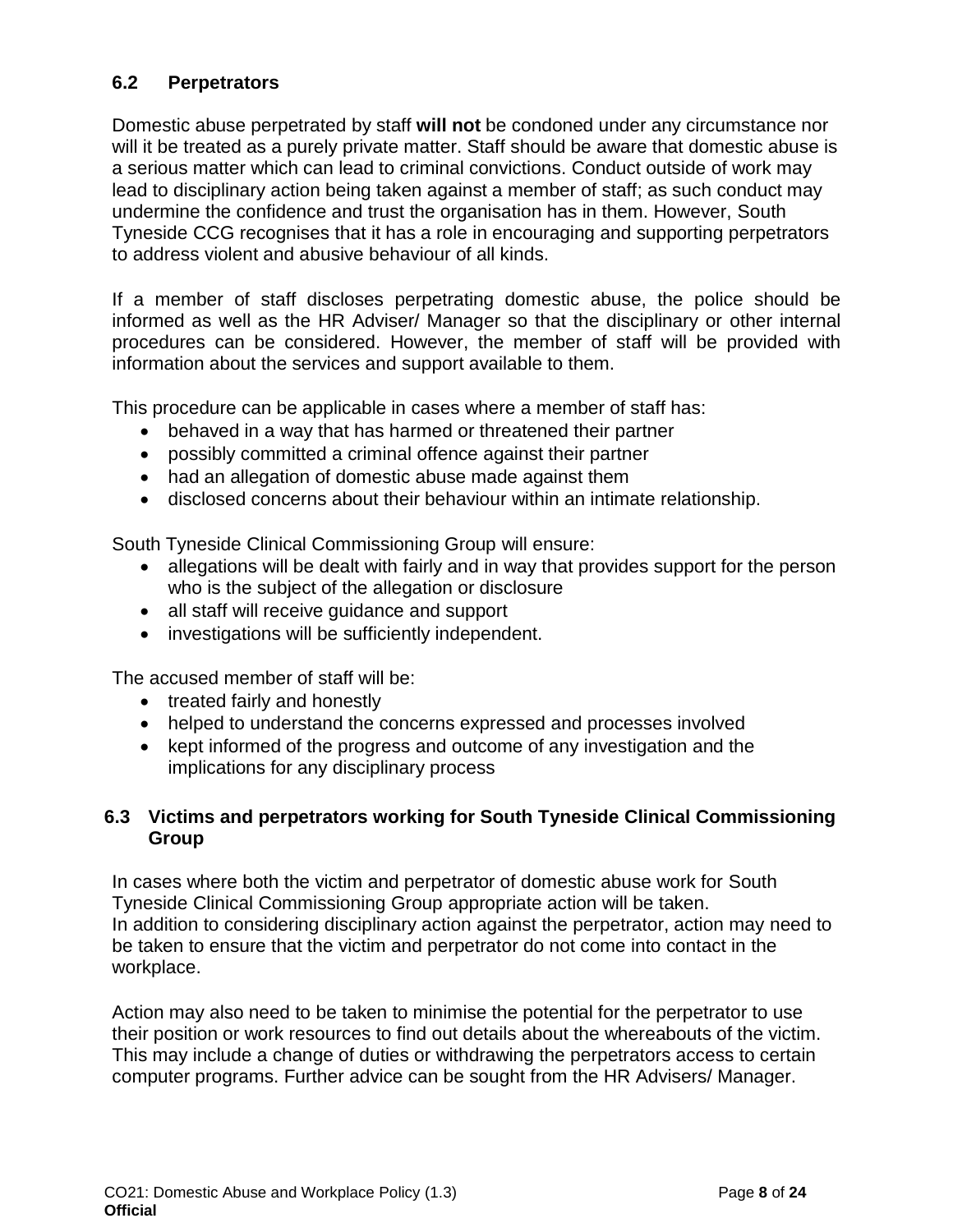# **6.4 Further guidance**

# <span id="page-8-0"></span>*See appendix 4* **- Domestic abuse – North East England external contacts.7. Related Documents**

## **7.1 Other related policy documents**

- Call to end violence against women and girls (2010) HM Government
- Violence against women and girls strategy (2013) Regional Police and Crime **Commissioners**
- In plain sight (2014) Safelives

## **7.2 Legislation and statutory requirements**

- Adoption and Children Act 2001 section 120
- Domestic Violence, Crime and Victims Act 2004
- Serious Crime Act 2015 section 76
- Domestic abuse Bill. https://www.gov.uk/government/publications/domesticabuse-bill-2020-factsheets

## **7.3 Best practice recommendations**

- A cry for health; Why we must invest in Domestic Abuse Services in Hospitals (2013)
- Quality statement 1 (2016) Domestic violence and Abuse. Nice
	- o Responding to violence against women and children (2010) The role of the NHS. DH
- https://www.nice.org.uk/guidance/qs116
- [WWW.safelives.org.uk](http://www.safelives.org.uk/)

# <span id="page-8-1"></span>**8. Monitoring, Review and Archiving**

## **8.1 Monitoring**

The Governing Body will agree a method for monitoring the dissemination and implementation of this policy. Monitoring information will be recorded in the policy database.

## **8.2 Review**

8.2.1 The Governing Body will ensure that this policy document is reviewed in accordance with the timescale specified at the time of approval. No policy or procedure will remain operational for a period exceeding three years without a review taking place.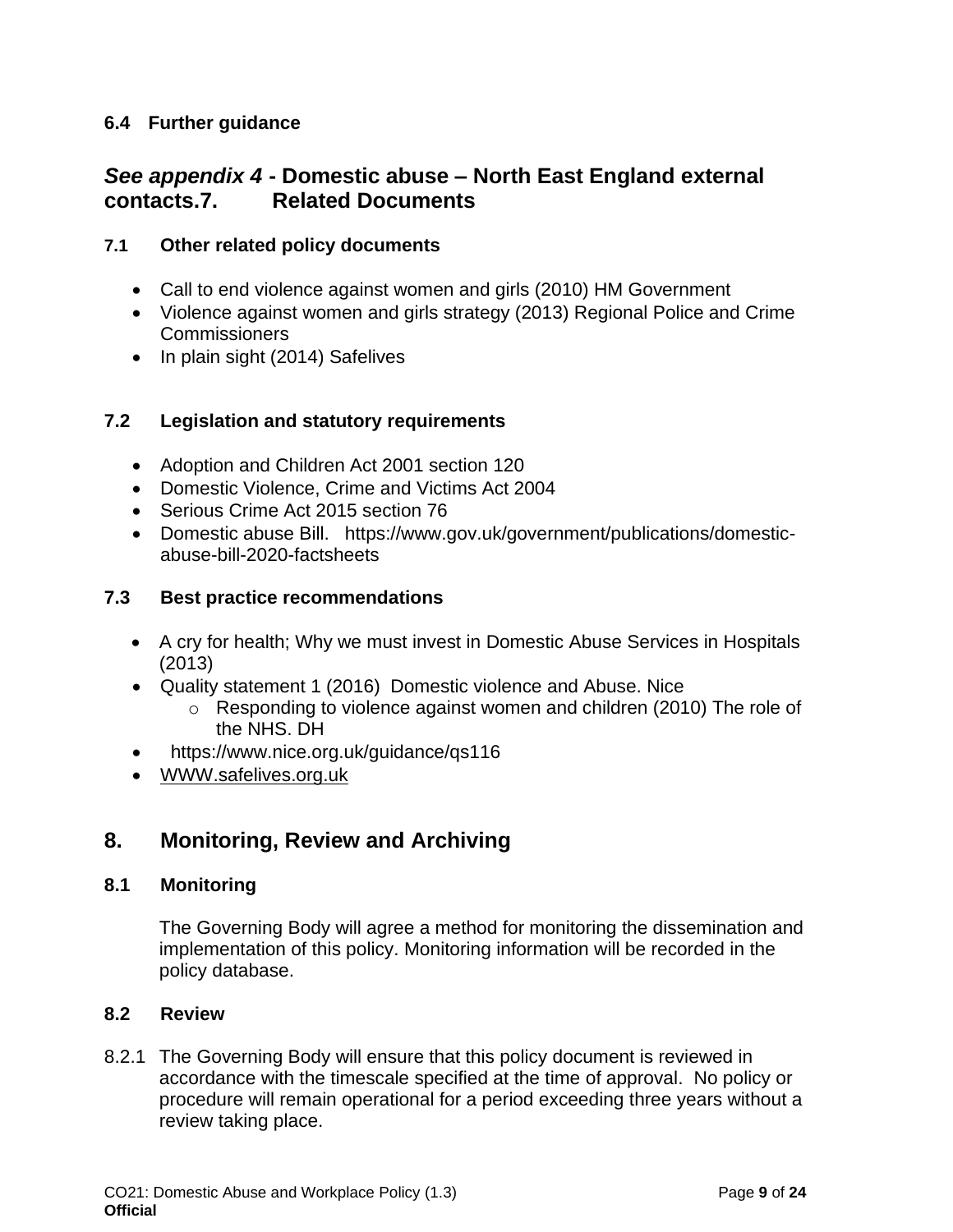- 8.2.2 Staff who become aware of any change which may affect a policy should advise their line manager as soon as possible. The Governing Body will then consider the need to review the policy or procedure outside of the agreed timescale for revision.
- 8.2.3 For ease of reference for reviewers or approval bodies, changes should be noted in the 'document history' table on the front page of this document.
- **NB:** If the review consists of a change to an appendix or procedure document, approval may be given by the sponsor director and a revised document may be issued. Review to the main body of the policy must always follow the original approval process.

## **8.3 Archiving**

The Governing Body will ensure that archived copies of superseded policy documents are retained in accordance with Records Management: NHS Code of Practice 2016.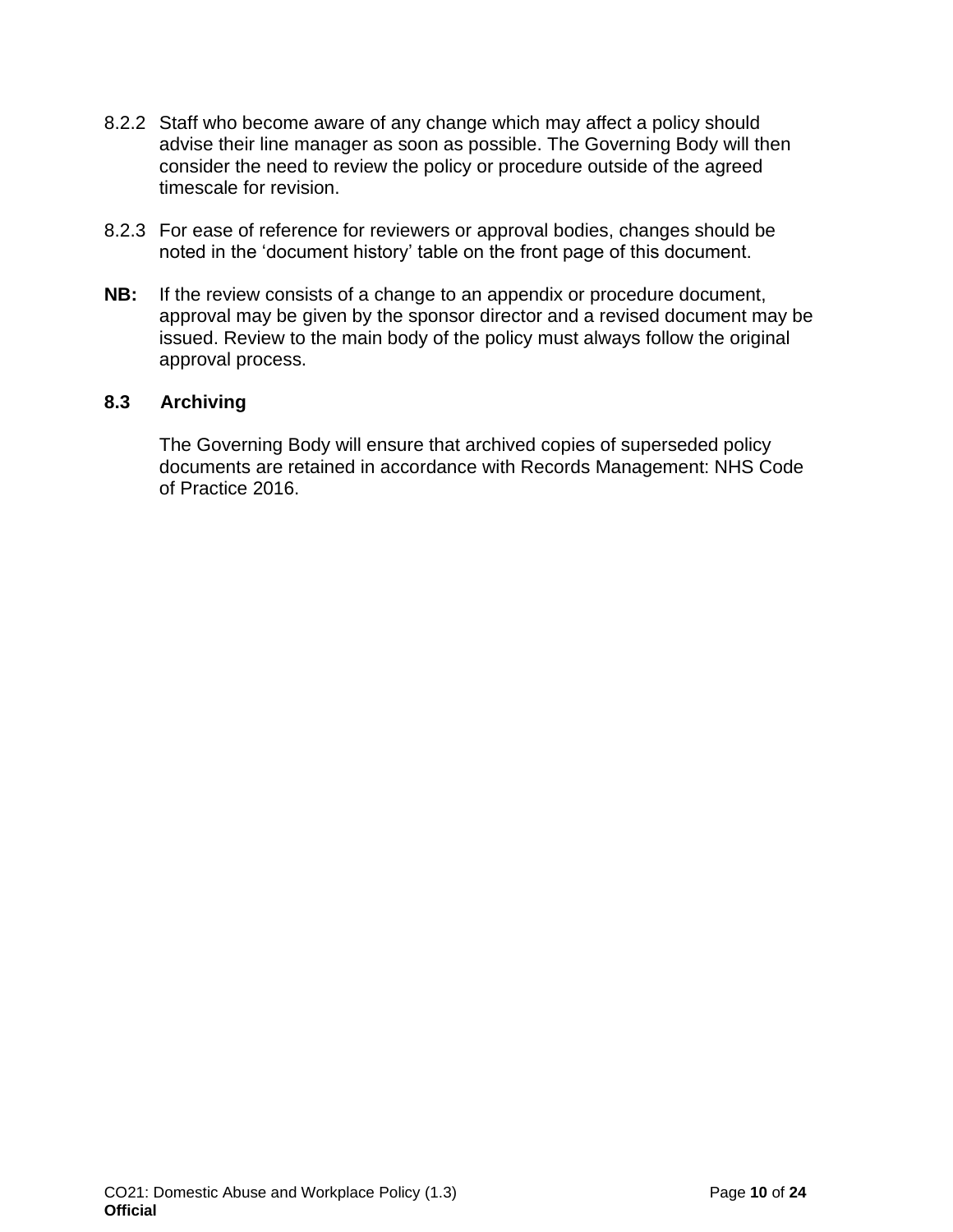# <span id="page-10-0"></span>**9. Equality Analysis**





North of England **Commissioning Support** 

Partners in improving local health



An Equality Impact Assessment (EIA) is a process of analysing a new or existing service, policy or process. The aim is to identify what is the (likely) effect of implementation for different groups within the community (including patients, public and staff).

We need to:

- Eliminate unlawful discrimination, harassment and victimisation and other conduct prohibited by the Equality Act 2010
- Advance equality of opportunity between people who share a protected characteristic and those who do not
- Foster good relations between people who share a protected characteristic and those who do not

This is the law. In simple terms it means thinking about how some people might be excluded from what we are offering.

The way in which we organise things, or the assumptions we make, may mean that they cannot join in or if they do, it will not really work for them.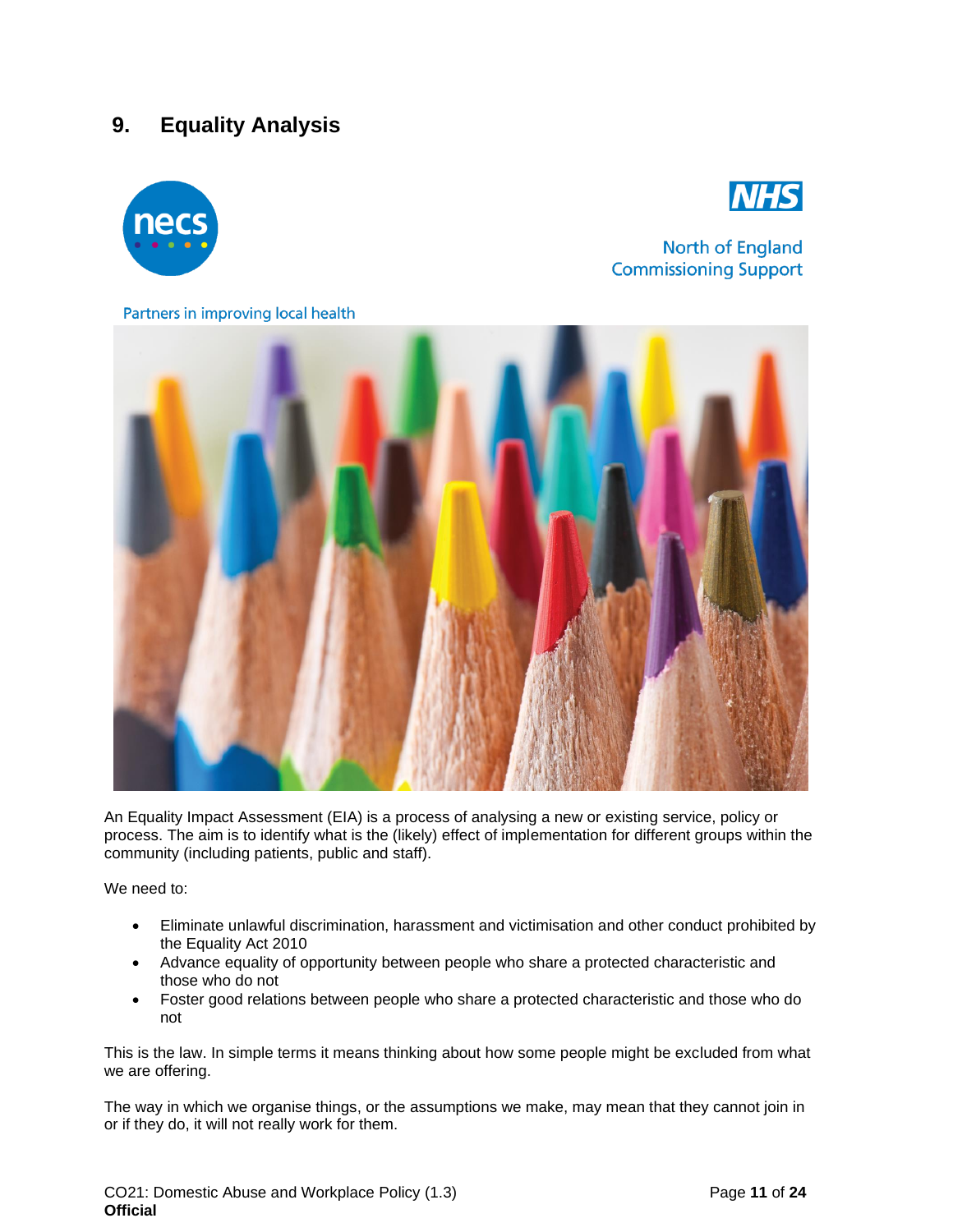It's good practice to think of all reasons why people may be excluded, not just the ones covered by the law. Think about people who may be suffering from socio-economic deprivation or the challenges facing carers for example.

This will not only ensure legal compliance, but also help to ensure that services best support the healthcare needs of the local population.

Think of it as simply providing great customer service to everyone.

As a manager or someone who is involved in a service, policy, or process development, you are required to complete an Equality Impact Assessment using this toolkit.

| <b>Policy</b>  | A written statement of intent describing the broad approach or course of action the<br>Trust is taking with a particular service or issue. |
|----------------|--------------------------------------------------------------------------------------------------------------------------------------------|
| <b>Service</b> | A system or organisation that provides for a public need.                                                                                  |
| <b>Process</b> | Any of a group of related actions contributing to a larger action.                                                                         |
|                |                                                                                                                                            |



# *STEP 1 - EVIDENCE GATHERING*

| Name of person completing EIA:                                                                        | <b>Sharon Thompson</b>                     |  |  |
|-------------------------------------------------------------------------------------------------------|--------------------------------------------|--|--|
| Title of service/policy/process:                                                                      | <b>Domestic Abuse and Workplace Policy</b> |  |  |
| <b>Existing: <math>?</math></b><br><b>New/proposed: ?</b><br>Changed: $\checkmark$                    |                                            |  |  |
| What are the intended outcomes of this policy/service/process? Include outline of objectives and aims |                                            |  |  |
| This procedure ensures that both victims and perpetrators of domestic abuse are aware of the          |                                            |  |  |
| support that is available within the organisation. It also provides guidance to line managers when    |                                            |  |  |
| supporting staff who are affected by domestic abuse.                                                  |                                            |  |  |
| Who will be affected by this policy/service /process? (please tick)                                   |                                            |  |  |
| ✔ Staff members                                                                                       |                                            |  |  |
| ? Other                                                                                               |                                            |  |  |
| If other please state:                                                                                |                                            |  |  |
| What is your source of feedback/existing evidence? (please tick)                                      |                                            |  |  |
| √ National Reports ? Staff Profiles                                                                   |                                            |  |  |
| ? Staff Surveys ? Complaints/Incidents                                                                |                                            |  |  |
| ? Focus Groups ? Previous EIAs                                                                        |                                            |  |  |
| ? Other                                                                                               |                                            |  |  |
| If other please state:                                                                                |                                            |  |  |
|                                                                                                       |                                            |  |  |
|                                                                                                       |                                            |  |  |
|                                                                                                       |                                            |  |  |
|                                                                                                       |                                            |  |  |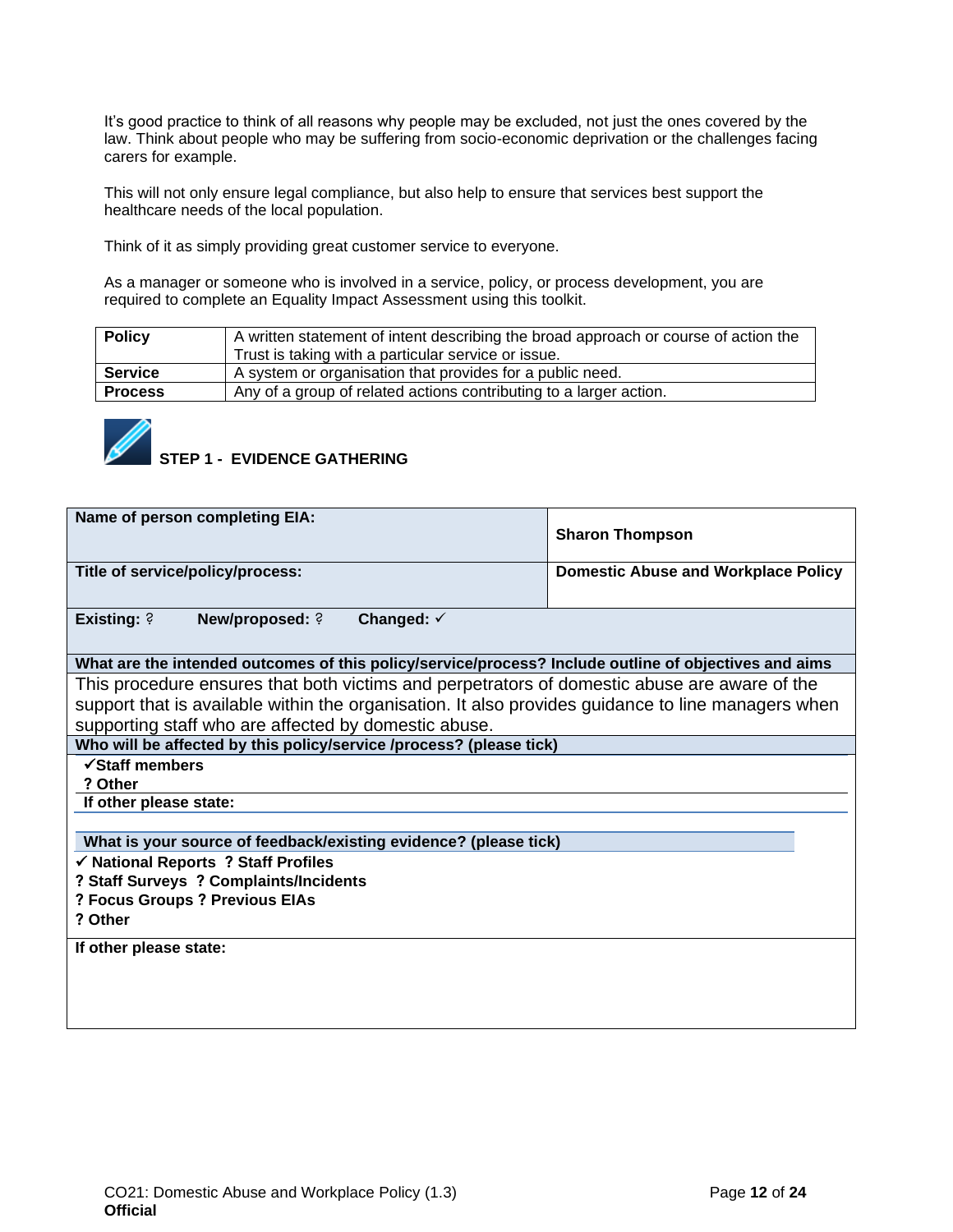| <b>Evidence</b>                     | What does it tell me? (about the existing policy/process? Is<br>there anything suggest there may be challenges when<br>designing something new?) |
|-------------------------------------|--------------------------------------------------------------------------------------------------------------------------------------------------|
| <b>National Reports</b>             |                                                                                                                                                  |
| <b>Staff Profiles</b>               |                                                                                                                                                  |
| <b>Staff Surveys</b>                |                                                                                                                                                  |
| <b>Complaints and Incidents</b>     |                                                                                                                                                  |
| <b>Staff focus groups</b>           |                                                                                                                                                  |
| <b>Previous EIA's</b>               |                                                                                                                                                  |
| Other evidence (please<br>describe) |                                                                                                                                                  |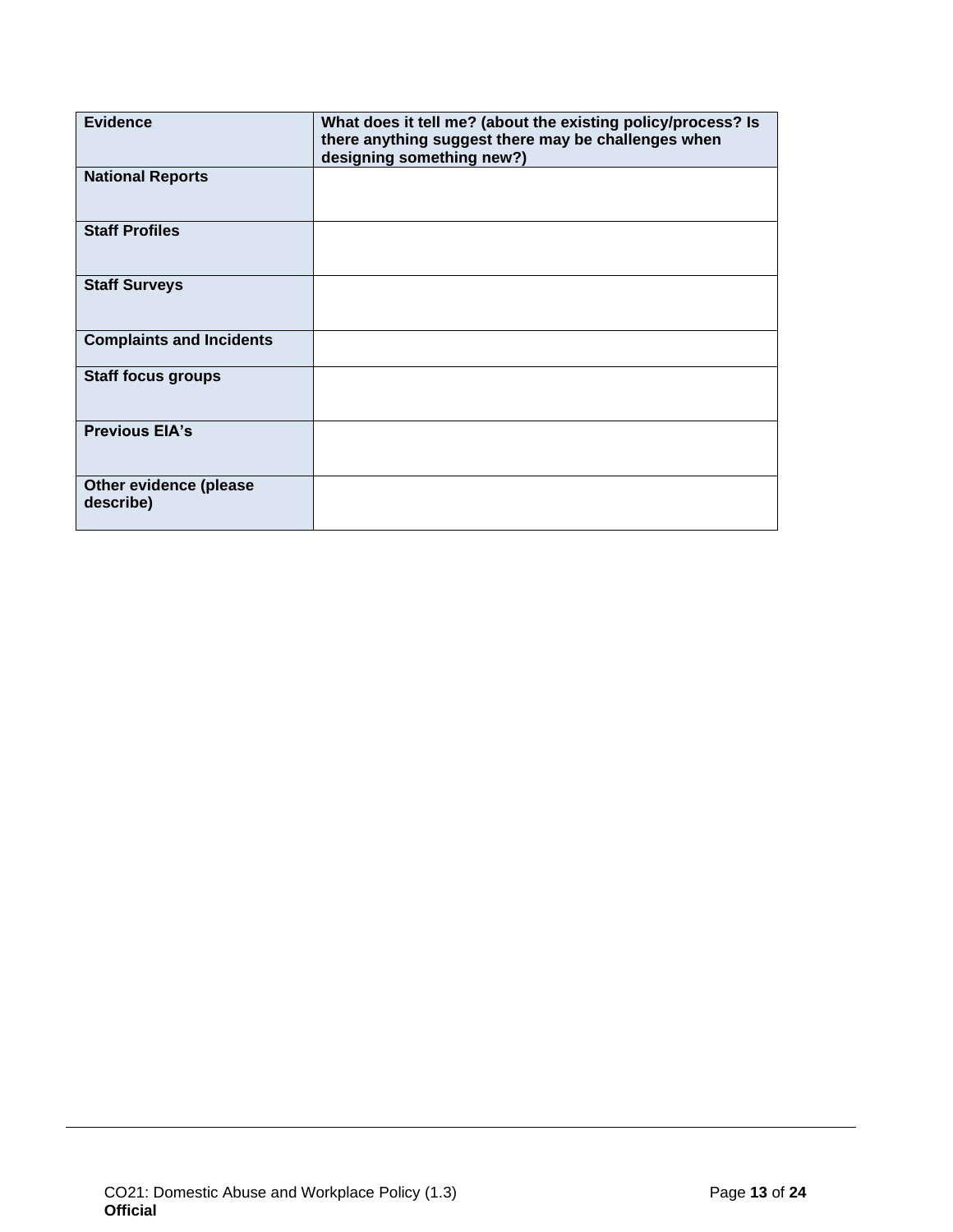

## **STEP 2 - IMPACT ASSESSMENT**

**What impact will the new policy/system/process have on the following staff characteristics: (Please refer to the 'EIA Impact Questions to Ask' document for reference)**

**Age** A person belonging to a particular age

The policy applies to all CCG employees from the age of 16 years and upwards

**Disability** A person who has a physical or mental impairment, which has a substantial and long-term adverse effect on that person's ability to carry out normal day-to-day activities

The policy applies to all victims and perpetrators of abuse irrespective of a disability

**Gender reassignment (including transgender)** Medical term for what transgender people often call gender-confirmation surgery; surgery to bring the primary and secondary sex characteristics of a transgender person's body into alignment with his or her internal self perception. The policy applies to males, females, non-binary and transgender employees

**Marriage and civil partnership** Marriage is defined as a union of a man and a woman (or, in some jurisdictions, two people of the same sex) as partners in a relationship. Same-sex couples can also have their relationships legally recognised as 'civil partnerships'. Civil partners must be treated the same as married couples on a wide range of legal matters

The policy applies to all CCG staff whether married or in a civil partnership

**Pregnancy and maternity** Pregnancy is the condition of being pregnant or expecting a baby. Maternity refers to the period after the birth, and is linked to maternity leave in the employment context.

The policy applies to all female employees, whether pregnant or taking maternity leave.

**Race** It refers to a group of people defined by their race, colour, and nationality, ethnic or national origins, including travelling communities.

The policy applies to all employees irrespective of race

**Religion or belief** Religion is defined as a particular system of faith and worship but belief includes religious and philosophical beliefs including lack of belief (e.g. Atheism). Generally, a belief should affect your life choices or the way you live for it to be included in the definition. The policy applies to all employees irrespective of religion or belief.

**Sex/Gender** A man or a woman.

The policy applies to men and women

**Sexual orientation** Whether a person's sexual attraction is towards their own sex, the opposite sex or to both sexes

The policy applies to all CCG staff irrespective of sexual orientation.

**Carers** A family member or paid [helper](http://www.oxforddictionaries.com/definition/english/%20http:/www.oxforddictionaries.com/definition/english/helper#helper__2) who regularly looks after a child or a [sick,](http://www.oxforddictionaries.com/definition/english/%20http:/www.oxforddictionaries.com/definition/english/sick#sick__2) [elderly,](http://www.oxforddictionaries.com/definition/english/%20http:/www.oxforddictionaries.com/definition/english/elderly#elderly__2) or [disabled](http://www.oxforddictionaries.com/definition/english/%20http:/www.oxforddictionaries.com/definition/english/disabled#disabled__2) person

The policy applies to all employees whether they are a carer or not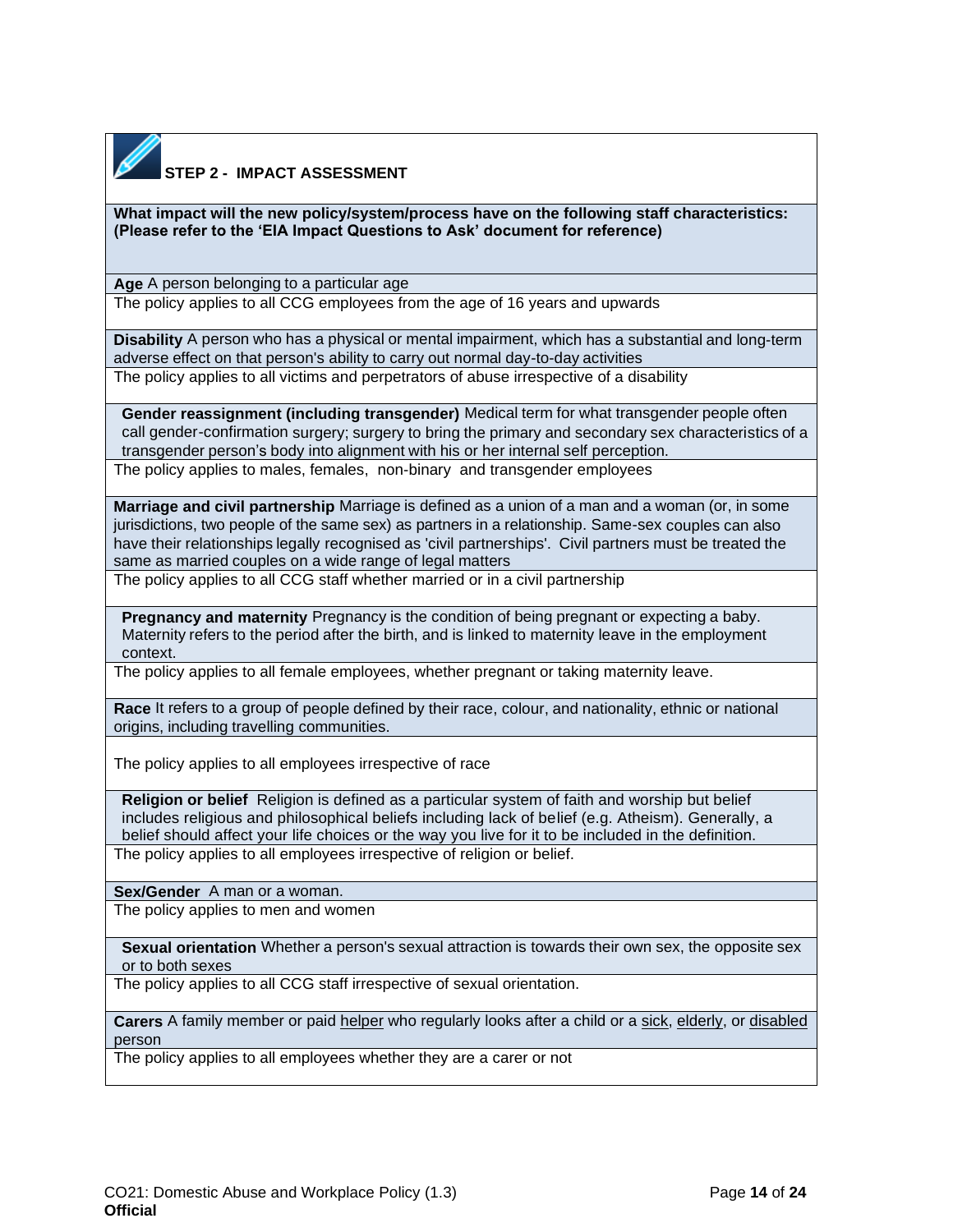

# **STEP 3** - **ENGAGEMENT AND INVOLVEMENT**

#### **How have you engaged with staff in testing the policy or process proposals including the impact on protected characteristics?**

This is not a new policy

#### **Please state how staff engagement will take place:**

The policy will be highlighted to all employees by email and then will be uploaded onto the intranet and sharepoint



# **STEP 4 - METHODS OF COMMUNICATION**

**What methods of communication do you plan to use to inform staff of the policy? x Verbal – through focus groups and/or meetings ? Verbal - Telephone ? Written – Letter ? Written – Leaflets/guidance booklets**  ✓ **Email Internet ? Other**

**If other please state:**

# **STEP 5 - SUMMARY OF POTENTIAL CHALLENGES**

Having considered the potential impact on the people accessing the service, policy or process please summarise the areas have been identified as needing action to avoid discrimination.

| <b>Potential Challenge</b> | What problems/issues may this cause? |
|----------------------------|--------------------------------------|
|                            |                                      |
|                            |                                      |
|                            |                                      |
|                            |                                      |
|                            |                                      |
|                            |                                      |
| 3                          |                                      |
|                            |                                      |
|                            |                                      |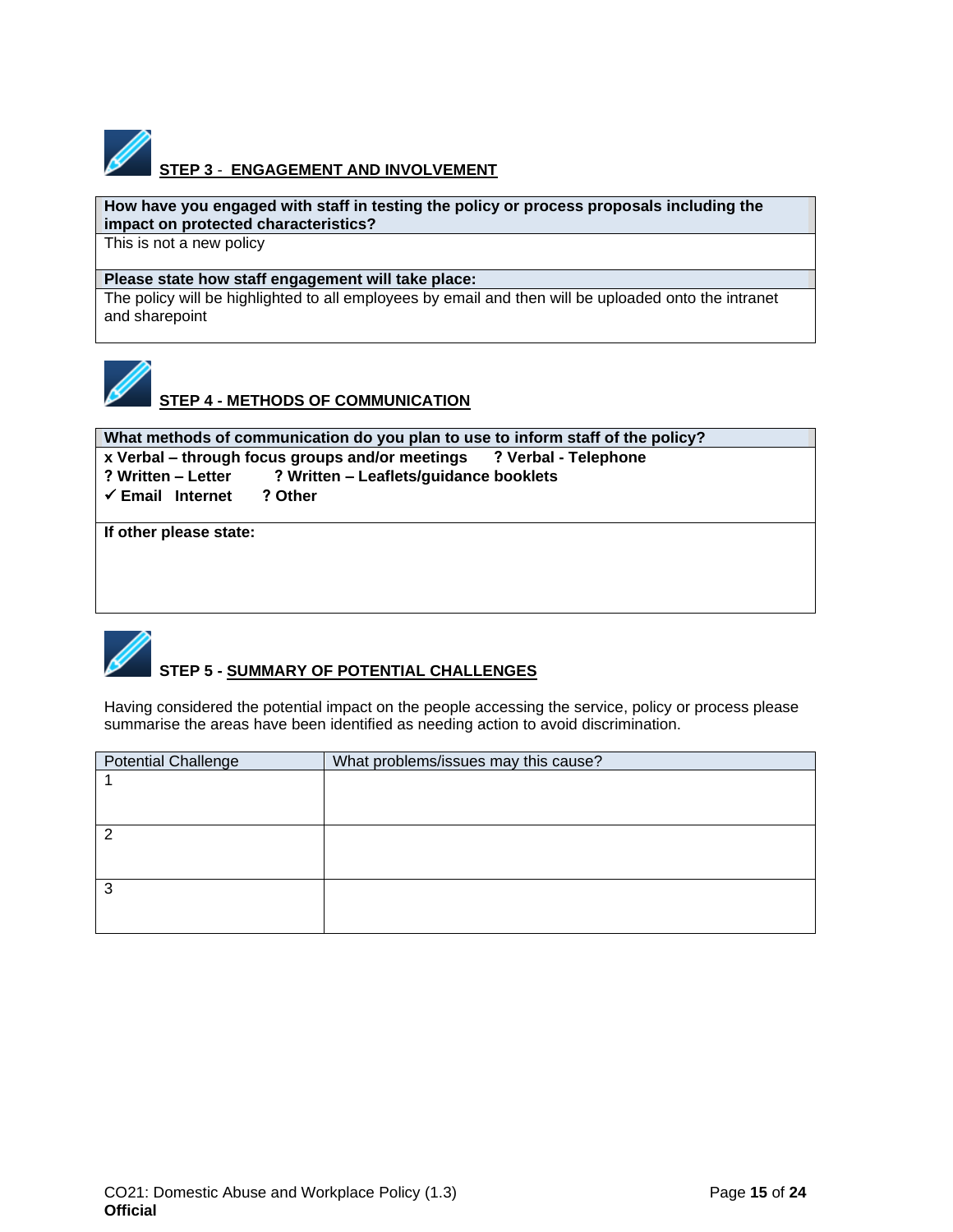

| Ref no. | <b>Potential</b><br>Challenge/<br><b>Negative</b><br>Impact | <b>Protected</b><br>Group<br>Impacted<br>(Age, Race<br>etc) | <b>Action(s) required</b> | <b>Expected Outcome</b> | Owner | Timescale/<br><b>Completion</b><br>date |
|---------|-------------------------------------------------------------|-------------------------------------------------------------|---------------------------|-------------------------|-------|-----------------------------------------|
|         |                                                             |                                                             |                           |                         |       |                                         |

| Ref no. | Who have you consulted with for a<br>solution? (users, other services,<br>etc) | Person/<br>People to inform | How will you monitor and review<br>whether the action is effective? |
|---------|--------------------------------------------------------------------------------|-----------------------------|---------------------------------------------------------------------|
|         |                                                                                |                             |                                                                     |



| Completed by:                         | <b>Carol Drummond</b> |
|---------------------------------------|-----------------------|
| Date:                                 | 09/8/2017             |
| Signed:                               | Caroloxburearend.     |
| Presented to: (appropriate committee) | <b>QPSC</b>           |
| <b>Publication date:</b>              | October 2017          |
| <b>Reviewed</b>                       | February 2021         |
| Signed:                               | Shawan Thompson       |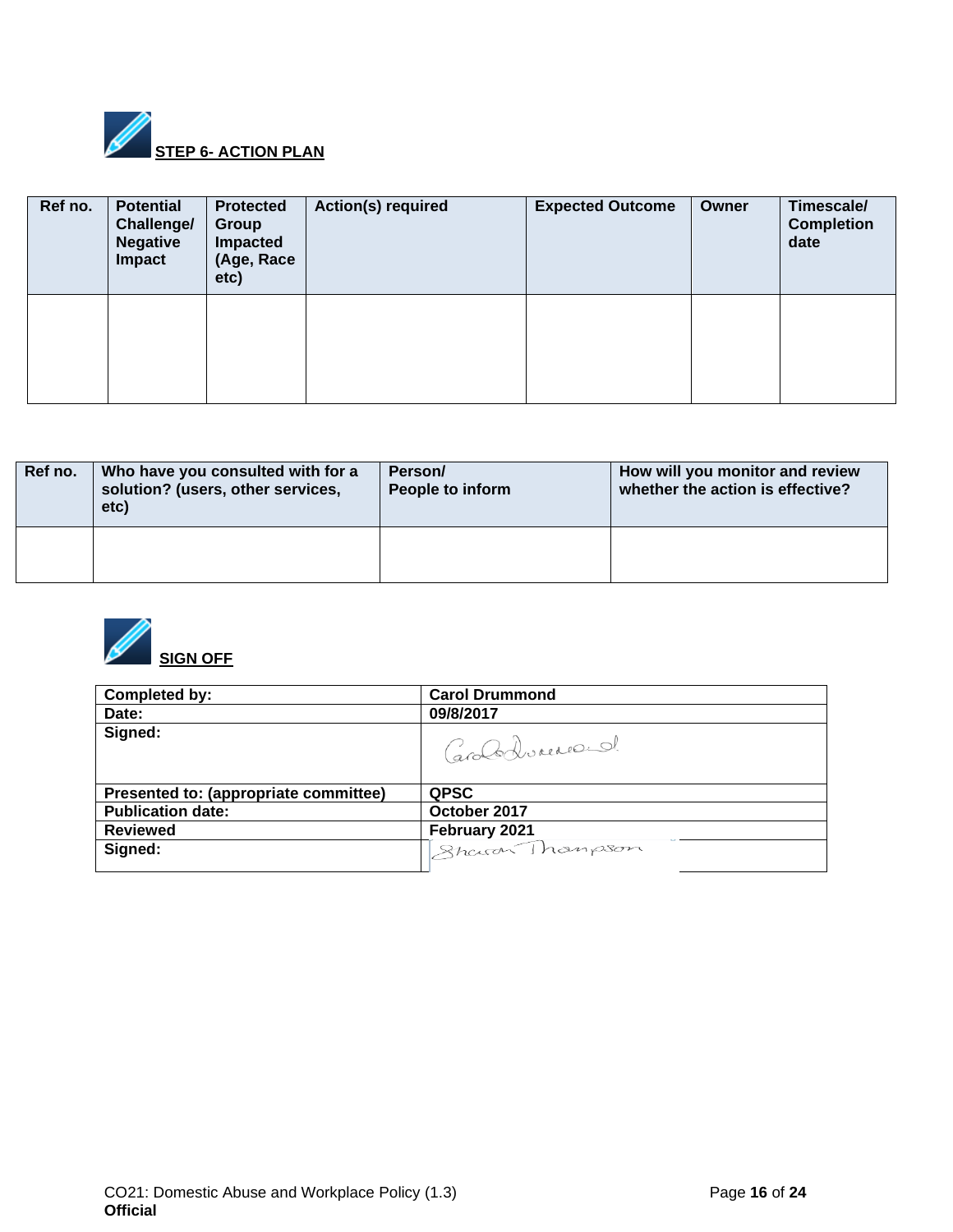# **Types of Abuse**

<span id="page-16-1"></span><span id="page-16-0"></span>Controlling behaviour is a range of acts designed to make a person subordinate and/or dependant by isolating them from sources of support, exploiting their resources and capacities for personal gain, depriving them of the means needed for independence, resistance and escape and regulating their everyday behaviour.

Coercive behaviour is an act or a pattern of acts of assault, threats, humiliation and intimidation or other abuse that is used to harm, punish or frighten their victim.

## **Emotional and psychological**

Emotional or psychological abuse can be either verbal or nonverbal. This kind of domestic abuse chips away at the confidence and independence of the victim to make them compliant and limit their ability to leave their abuser.

Emotional abuse can include verbal abuse such as yelling, name-calling, blaming and shaming, isolation, intimidation, threats of violence and controlling behaviour.

## **Physical**

A wide range of different behaviour can come under the heading of physical abuse and can include punching, slapping, hitting, biting, pinching, kicking, pulling hair out, pushing, shoving, burning and strangling.

## **Sexual**

Rape and sexual abuse is common in abusive relationships due to the victim's refusal of consent being ignored.

Any situation where someone is forced to take part in unwanted, unsafe or degrading sexual activity is sexual abuse.

## **Financial**

Economic or financial abuse limits the victim's ability to get help.

The abuser controls finances; withholds money or credit cards; makes someone unreasonably account for the money they spend; exploits assets; withholds basic necessities; prevents someone from working or sabotages the victim's job and deliberately runs up debts.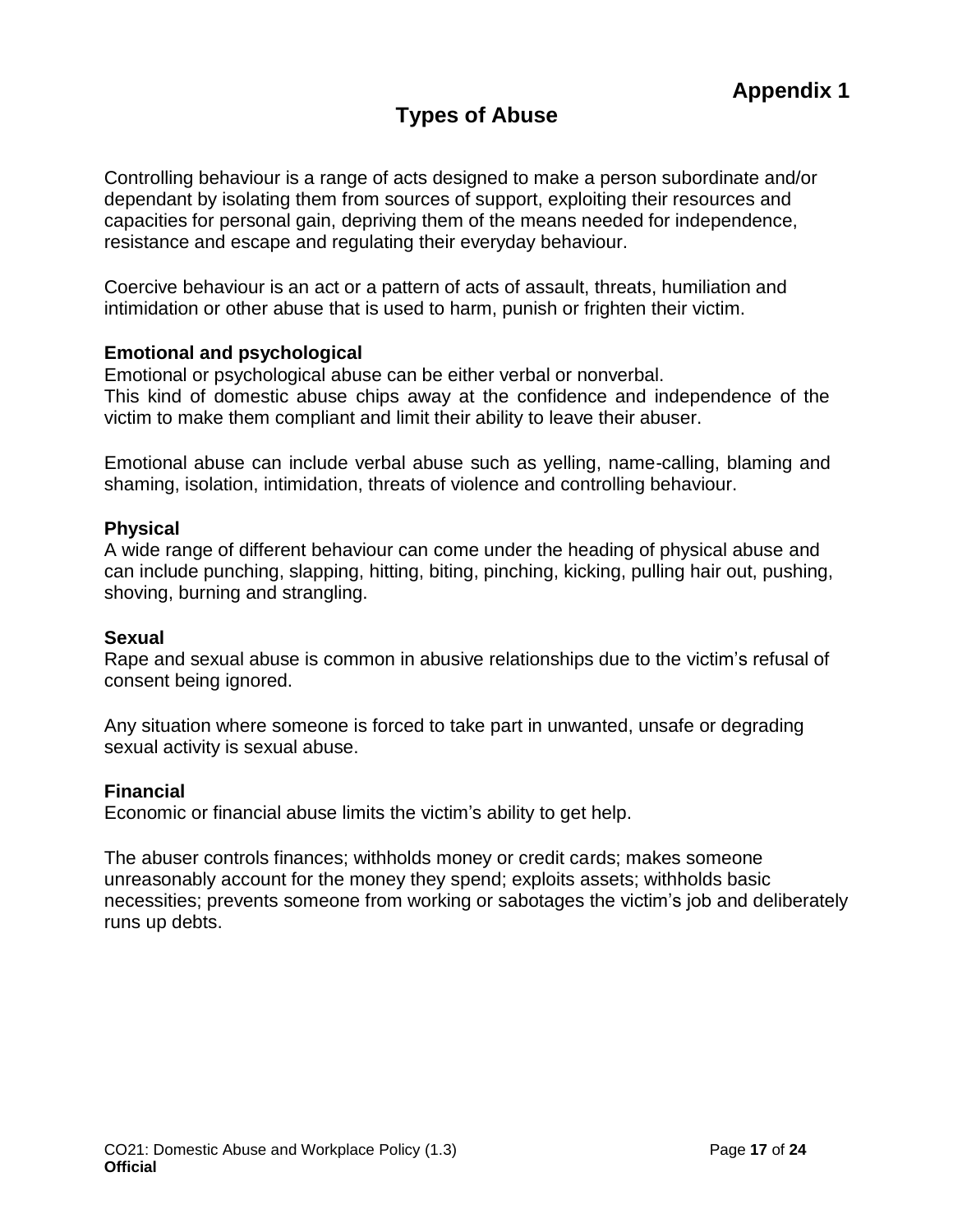# **Ten steps to address the effects of domestic abuse**

<span id="page-17-1"></span><span id="page-17-0"></span>There are a number of steps that line managers can take to address the effects of domestic abuse. In many cases it is about being aware and signposting to the organisations that provide specialist support.

*Below are ten steps that can be taken:*

## **Recognise the problem**

- 1. Look for sudden changes in behaviour and / or changes in the quality of work performance for unexplained reasons despite a previously strong record.
- 2. Look for changes in the way the member of staff dresses, for example excessive clothing on hot days, changes in the amount of make-up worn.

#### **Respond**

- 3. Believe a member of staff if they disclose experiencing domestic abuse do not ask for proof.
- 4. Reassure the member of staff that the organisation has an understanding of how domestic abuse may affect their work performance and the support that can be offered.

#### **Provide support**

- 5. Divert phone calls and email messages and look to change a phone extension if a member of staff is receiving harassing calls.
- 6. Agree with the member of staff what to tell colleagues and how they should respond if their ex/partner telephones or visits the workplace.
- 7. Ensure the member of staff does not work alone or in an isolated area and check that they have arrangements for getting safely to and from work.
- 8. Keep a record of any incidents of abuse in the workplace, including persistent telephone calls, emails or visits to the workplace.
- 9. Provide access to supportive literature i.e. leaflets and posters. Ensure these are placed in discrete locations e.g. putting up posters on the backs of toilet doors.
- 10. Have a list of the support services offered in your area that is easily accessible and refer staff to appropriate organisations that deal with domestic abuse.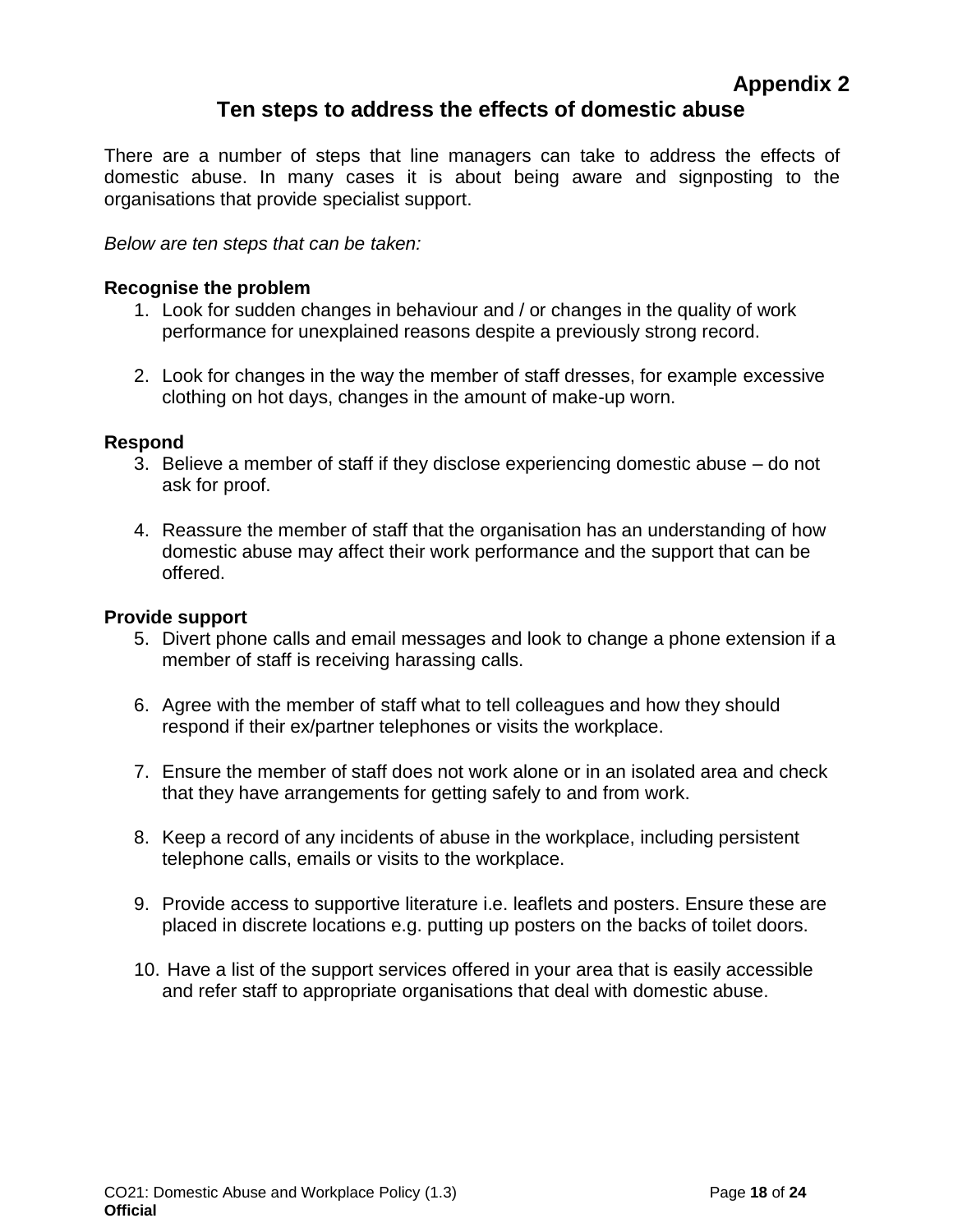# **Asking difficult questions – guidance for line managers**

<span id="page-18-1"></span><span id="page-18-0"></span>If you suspect that a member of staff is experiencing domestic abuse, you should facilitate a conversation to discuss this and identify / implement appropriate support. Shying away from the subject can perpetuate fear of stigma and increase feelings of anxiety. Often staff will not feel confident in speaking up, so making the first move to begin a conversation can be key.

You should ask the member of staff indirect questions, to help establish a relationship and develop empathy. Below are some examples of questions that could be used:

- How are you doing at the moment? Are there any issues you would like to discuss with me?
- I have noticed recently that you are not yourself. Is anything the matter?
- Are there any problems or reasons that may be contributing to your frequent sickness absence / under-performance at work?
- Is everything all right at home?
- What support do you think might help? What would you like to happen? How?

**Avoid victim blaming**. It is important that you are able to provide a **non-judgemental** and **supportive** environment. Respecting boundaries and privacy is essential.

Even if you disagree with the decisions being made regarding a member of staff's relationship, it is important to understand that a victim of domestic abuse may make a number of attempts to leave their partner before they are finally able to do so.

Your role is not to deal with the abuse itself but to make it clear that members of staff will be supported and outline what help is available.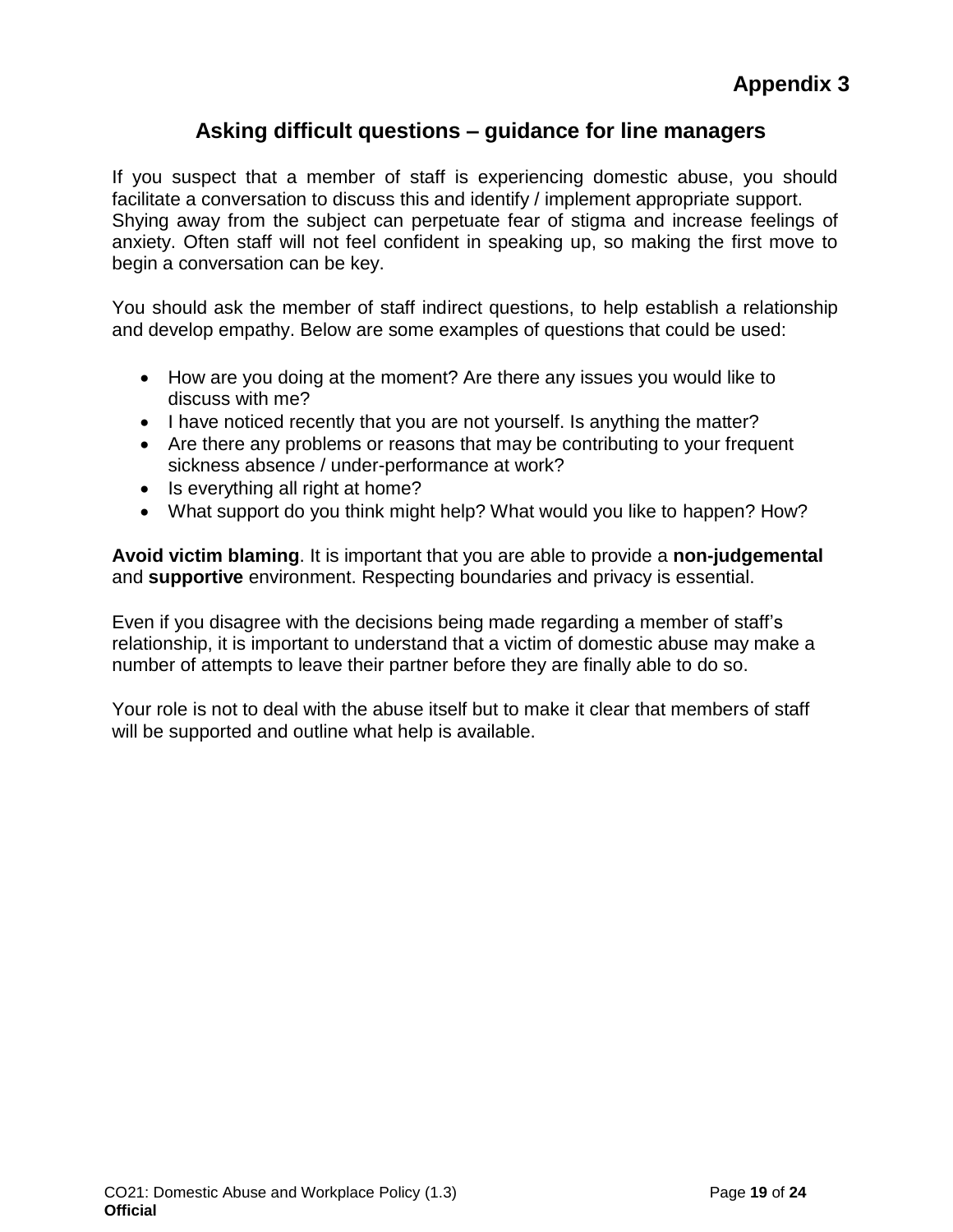# **Domestic Abuse: External Contacts**

<span id="page-19-1"></span><span id="page-19-0"></span>There are many local support groups that can offer further advice and practical guidance on domestic abuse:

Freephone National Domestic Abuse Helpline, run by Refuge 0808 200 0247 www.nationaldahelpline.org.uk

Mens advice line 0808 801 0327

# **Gateshead:**

#### **Domestic Abuse Support Service** 0191 433 2622

This service provides practical and emotional support to victims of domestic abuse to enable them to live independently. This service offers support to any victim over the age of 16.

#### **Gateshead Women's Refuge** 0191 477 9309

This service provides emergency housing and support for women and children who are fleeing domestic abuse.

#### **Safer Families** 0191 4335600

This service is a domestic abuse intervention service, which seeks to increase the safety of victims of domestic abuse.

#### **Tyneside Women's Health** 0191 477 7898

Tyneside Women's Health facilitates a range of support groups for women affected by domestic abuse.

#### **Victim Support** 0191 477 8395

This service provides a free and confidential service, offering emotional, practical and non-financial support to those who are suffering or have survived domestic abuse.

# **Newcastle**

## **Angelou Centre 0191** 2260394

The Angelou Centre offers 'women only', community-based provision to advance economic and social independence for women, who are excluded due to disadvantages of race, gender and age.

#### **Panah Refuge** 0191 284 6998

The service provides emergency housing and support for BME women and children who are fleeing domestic violence. They aim to provide safe, temporary accommodation and support, and enable service users to make informed choices and decisions regarding their future.

## **Tyneside Women's Health** 0191 477 7898

CO21: Domestic Abuse and Workplace Policy (1.3) Page **20** of **24 Official**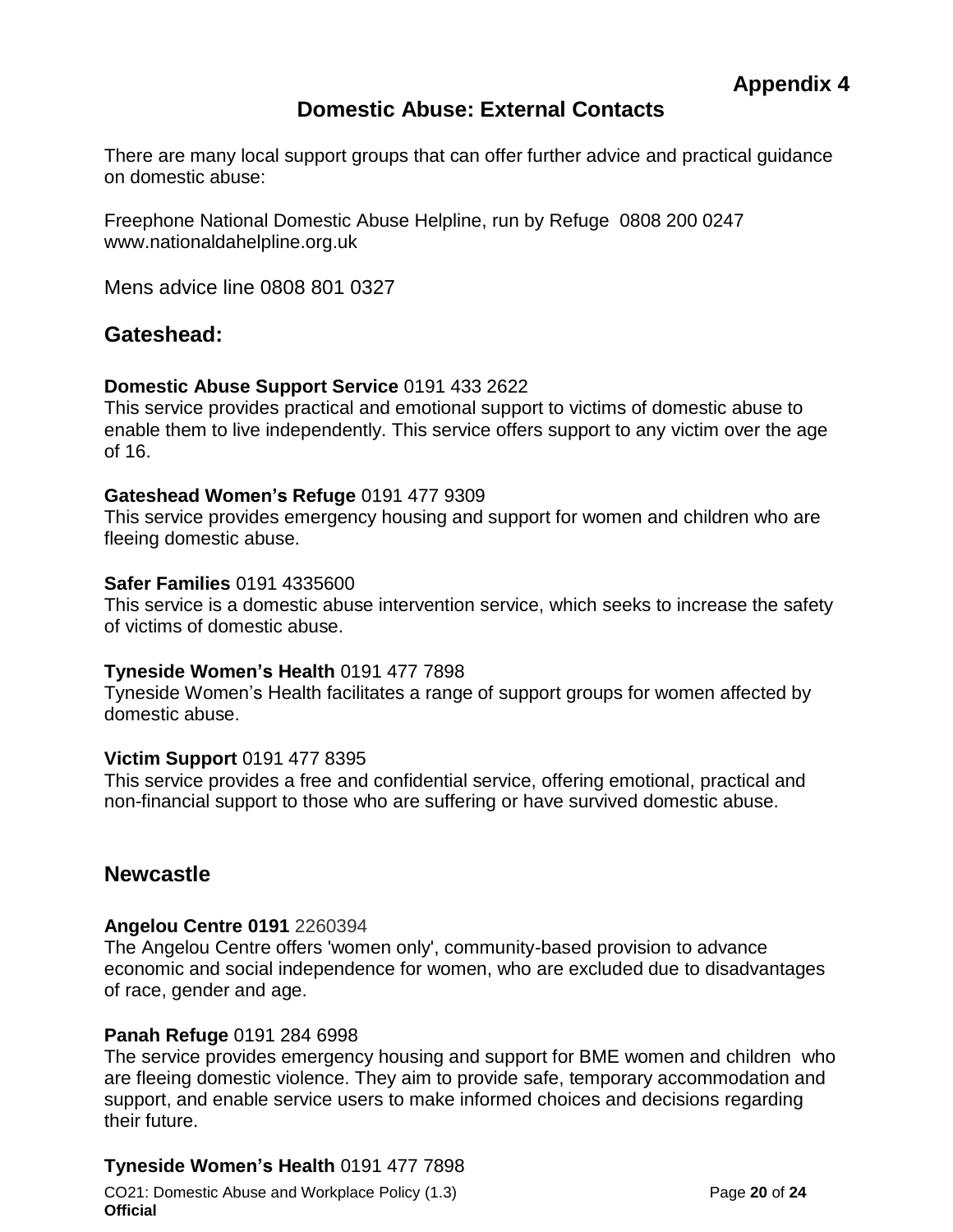Tyneside Women's Health facilitates a range of support groups for women affected by domestic abuse.

The safe project 0191 273 4942

Community workers and domestic violence advocates from West End Women and Girls Centre can offer private and confidential advice, support and guidance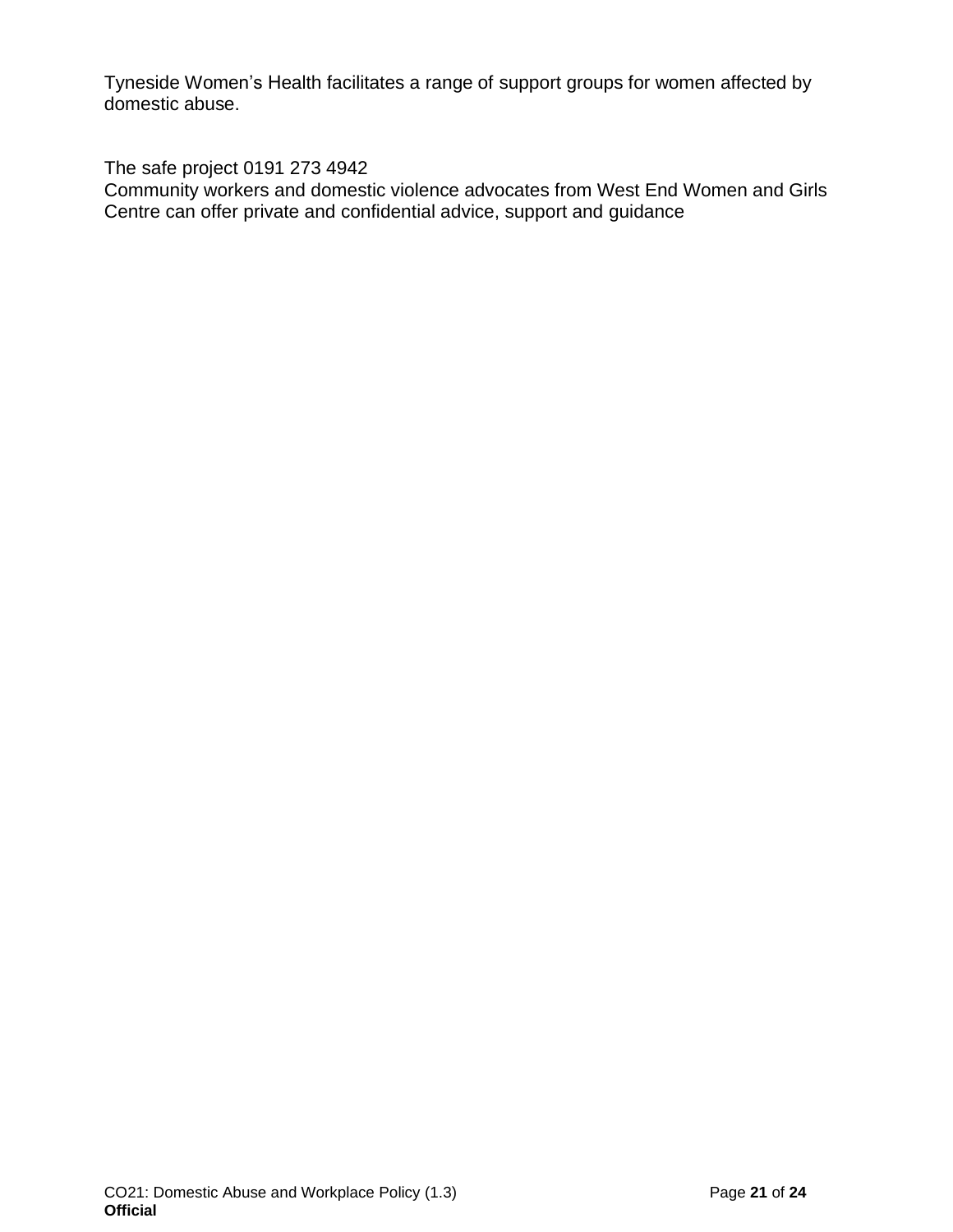## **Victim Support – Northumbria** 0845 277 0977 or 0191 281 0491

This charity provides free and confidential help to victims of crime, witnesses, their family, friends and anyone else affected across England and Wales.

#### **Women's Aid** 0191 265 2148

Provide help, advice, secure accommodation and an outreach service for women and children.

# **Northumberland**

#### **Cease24** 01665 606881

A domestic abuse project which provides a service to women and men affected by domestic violence and abuse. The project offers support to clients at high or medium risk, and is open to anyone regardless of gender or sexuality. The services provided include practical and emotional outreach support and an IDVA (independent domestic violence advocate) service. In North Northumberland they have a specialist children's worker who works with children and young people between the ages of 4 and 18 years.

#### **Sixty Eighty Thirty** 01434 806030

Sixty Eighty Thirty offer practical and emotional support to women and their children in Northumberland who have experienced domestic abuse at any time in their lives, regardless of sexual orientation, religion, culture or gender assigned at birth.

# **North Tyneside**

**Acorns Domestic Abuse Outreach Service** 07552 164 256 Outreach,

support, structured women's groups, advice and information.

#### **Acorns** 0191 2006302

Counselling, support and advice for children and young people affected by domestic violence.

#### **North Tyneside Harbour Outreach Service** 0191 251 3305

Support and advice for women and men in the community who are experiencing or have experienced domestic abuse.

#### **North Tyneside Harbour**

Tel: 0191 251 3305 - 24 hours Accommodation and support for women and children.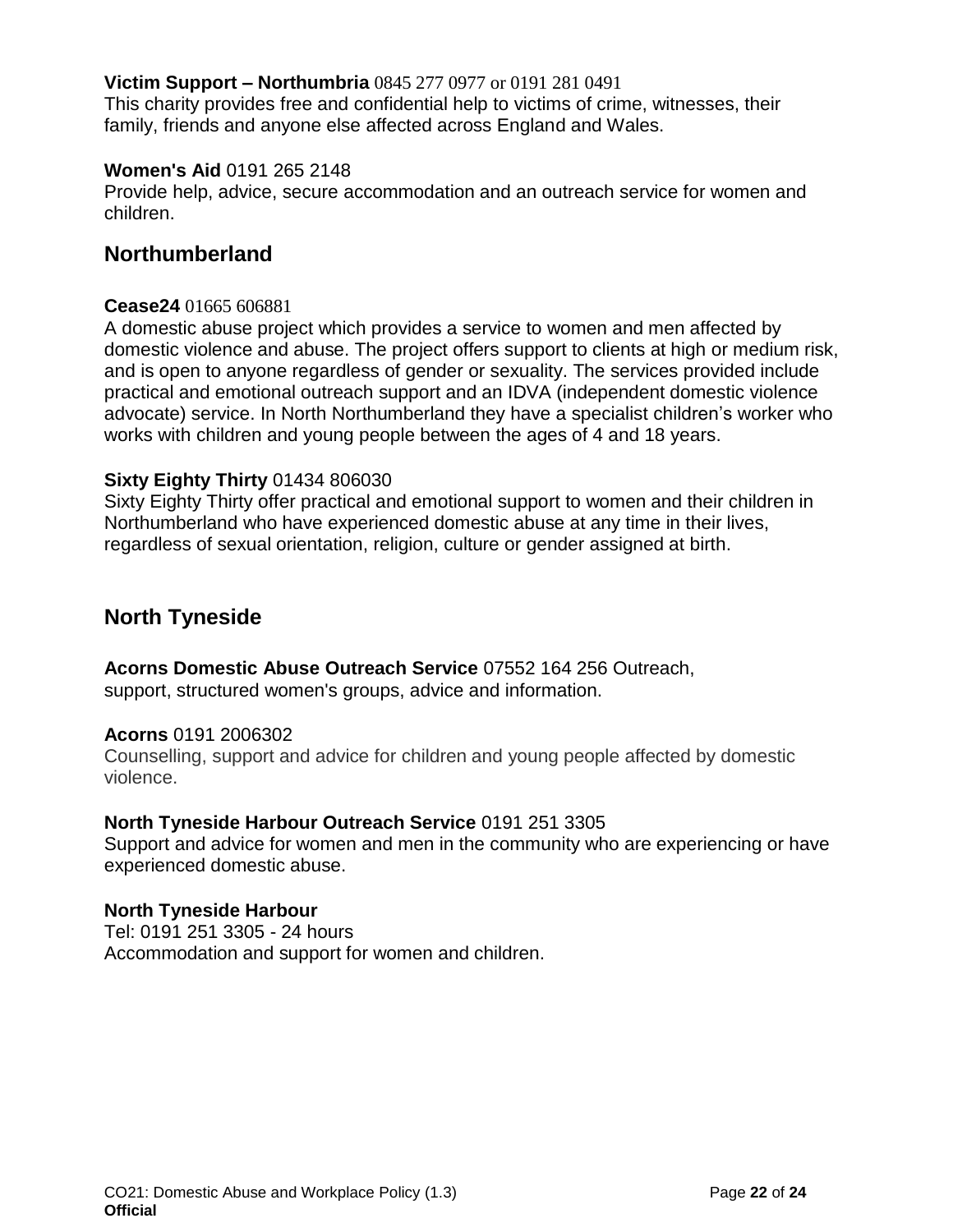# **South Tyneside**

## **Gateshead and South Tyneside Victim Support** 0191 477 8395

Confidential help and support to victims, their friends and families and witnesses of domestic abuse/other crimes

## **Impact Family Services - Options** 0191 456 7577

Provides family mediation, child contact centres and supports children and young people who are experiencing bullying. Impact also provides individual and group work support to parents experiencing separation, divorce and child contact issues.

The IDVA (independent domestic violence advocate) service within Options works with 18 year olds and over in South Tyneside. Options work with female only whilst IDVA works with both males and females around domestic abuse whether its partner or family. Options run the Freedom Programme and the IDVA service work to reduce the risk by supporting with housing, injunctions, court and refuge status.

# **Places for People in Partnership with South Tyneside Women's Refuge**

0191 454 8257 Offers help and support, as well as providing safe, temporary and emergency accommodation to women with or without children suffering from domestic abuse.

## **Rape Crisis Tyneside and Northumberland Evening Helpline:** 0800 0352794 **or 0191 232 9858**

Tyneside Rape Crisis Centre is an organisation run by women for women which aims to: provide information, support and counselling for women aged 16 and over who have been raped or sexually abused.

# **Women's Health in South Tyneside**

Experienced counsellors and therapists provide confidential, individual and group support in a safe, women only environment. Call: 0191 454 6959, email [info@whist.org.uk](mailto:info@whist.org.uk) or visit [Women's Health in South](http://www.whist.org.uk/) [Tyneside](http://www.whist.org.uk/)

# **Safeguarding Adults Unit** 0191 4244049/ 0191 456 2093 (out of hours)

This service provides advice to anyone who has concerns for someone (aged 18 or over) who may be suffering domestic abuse.

#### **South Tyneside Domestic Abuse Perpetrators Programme (STDAPP)** Telephone: 0191 4545335

Support for men wanting to change their aggressive behaviour.